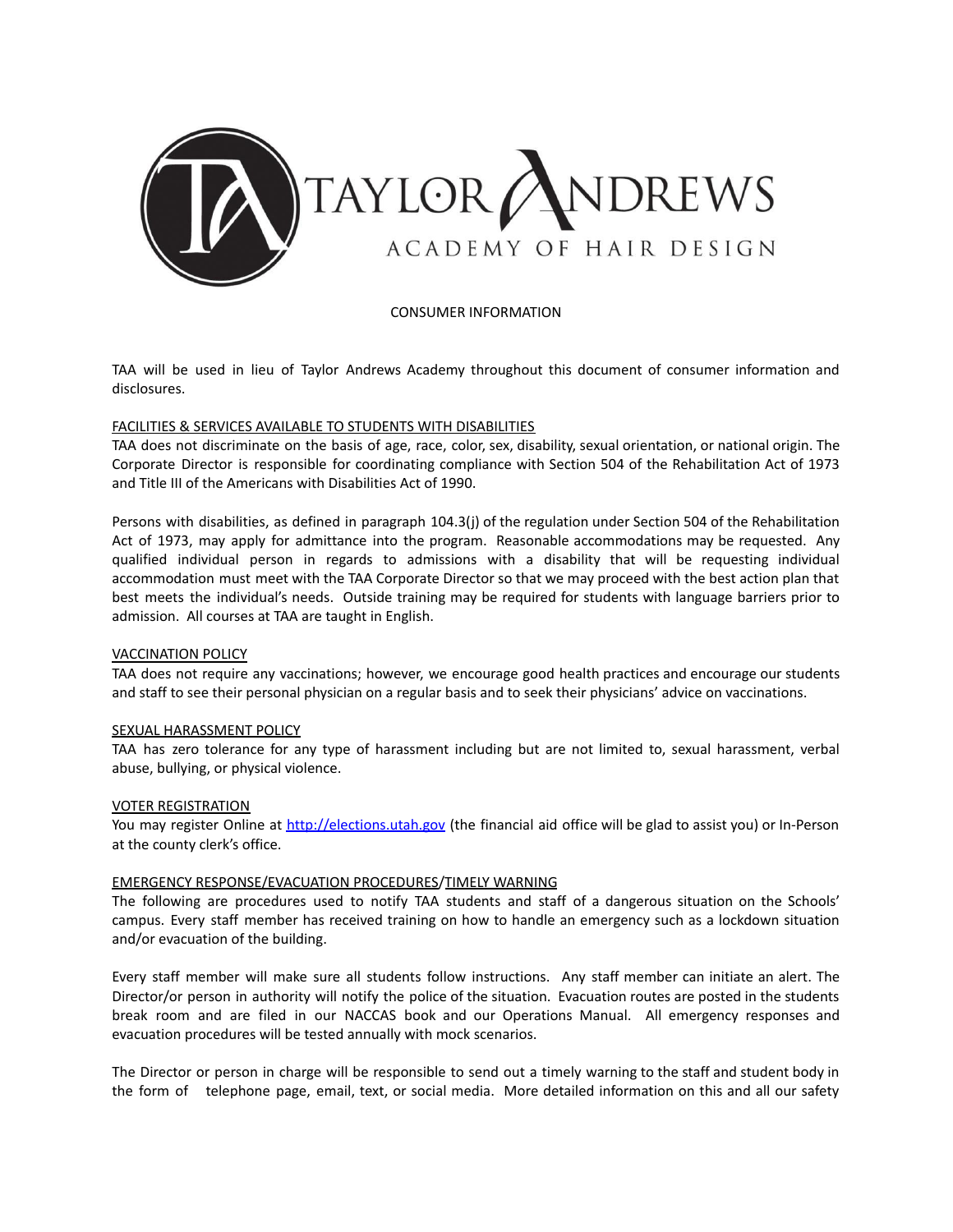procedures are available in the schools procedural manual, and a copy may be requested in writing to the Student Service Director.

#### FIRE SAFETY REPORT

Since TAA does not have on campus housing this report is non-applicable; however we do everything in our power to keep our campus safe with regular fire safety and health department inspections.

#### FIRE LOG

Since TAA does not have on campus housing this report is non-applicable. There have been no fire related incidents.

#### CRIME LOG

Since TAA does not have on campus housing this report is non-applicable; however, TAA does keep a log in the Student Service Director's office and all crime is reported, logged and depending upon the severity is a student may be suspended or terminated immediately from TAA and may or may not be able to return.

#### MISSING PERSON NOTIFICATION

Since TAA does not have on campus housing this report is non-applicable; however, TAA staff is very aware of the student's attendance habits. Students are asked to give permission to TAA to allow us to contact someone in the event the student has been missing from school and has not indicated to a staff member that they will not be in attendance.

### FAMILY EDUCATIONAL RIGHTS AND PRIVACY ACT (FERPA) FERPA POLICY

FERPA gives parents certain rights with respect to their children's education records. These rights transfer to the student when he or she reaches the age of 18 or attends a school beyond the high school level. Students to whom the rights have transferred are "eligible students."

#### Access to Files Policy/FERPA

The Family Educational Rights and Privacy Act (FERPA) affords students certain rights with respect to their education records. These rights include:

1. The right to inspect and review the student's education records within 45 days of the day the Academy receives a request for access.

A student should submit to the Director of the Academy a written request that identifies the record(s) the student wishes to inspect. The Director will make arrangements for access and notify the student of the time and place where the records may be inspected. All record reviews will be scheduled during regular school hours under appropriate supervision. If the records are not maintained by the Academy official to whom the request was submitted, that official shall advise the student of the correct official to whom the request should be addressed.

2. The right to request the amendment of the student's education records that the student believes is inaccurate, misleading, or otherwise in violation of the student's privacy rights under FERPA.

A student who wishes to ask the Academy to amend a record should write to the Director of the Academy, clearly identify the part of the record the student wants changed, and specify why it should be changed.

If the Academy decides not to amend the record as requested, the Academy will notify the student in writing of the decision within 14 days of receipt of the written request and the student's right to appeal the Academy's decision regarding the request for amendment. The student must submit a request for appeal in writing to the Director of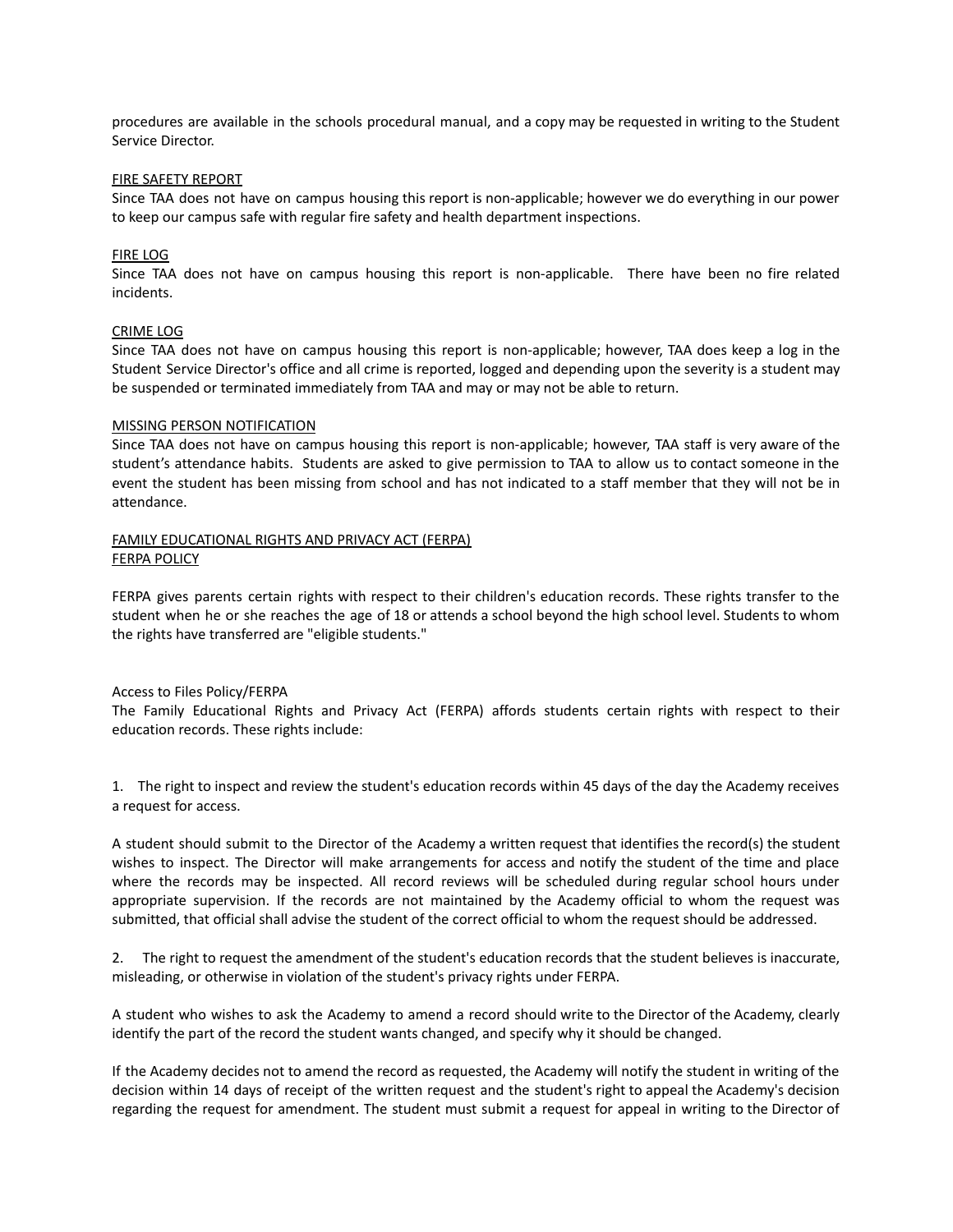the Academy providing all reasons and supporting documentation why further consideration should be made. The Academy will notify the student in writing of the appeal decision within 14 days of receipt of the written request. This decision is final.

3. The right to provide written consent before the Academy discloses personally identifiable information from the student's education records, except to the extent that FERPA authorizes disclosure without consent.

The Academy discloses education records without a student's prior written consent under the FERPA exception for disclosure to school officials with legitimate educational interests, such as:

- School officials with legitimate educational interest;
- Other schools to which a student is transferring;
- Specified officials for audit or evaluation purposes;
- A person or company with whom the Academy has contracted as its agent to provide a service instead of using Academy employees or officials (such as an attorney, auditor, or collection agent);
- Appropriate parties in connection with financial aid to a student;
- Organizations conducting certain studies for or on behalf of the school;
- Accrediting organizations; specifically NACCAS
- Judicial orders or lawfully issued subpoenas;
- Appropriate officials in cases of health and safety emergencies; and
- State and local authorities, within a juvenile justice system, pursuant to specific State law; and
- A student serving on an official committee, such as a disciplinary or grievance committee, assisting another school official in performing his or her tasks.

Each third party request for educational records requires the student's written consent be provided to the Director of the Academy and include the following:

- Specify the records to be disclosed;
- State the purpose of the disclosure;
- Identify the party or class of parties to whom the disclosure is to be made;
- The date;
- The signature of the student whose record is to be disclosed;
- The signature of the custodian of the educational record.

Within the Academy the following directory information may be disclosed without student consent:

- Student First and Last Name or Student ID;
- Program of Attendance; and
- Honors, Awards and/or Recognitions

If a student does not want the Academy to disclose directory information without prior written consent, the student must notify the Director of the Academy in writing by the fifth business day after the start of the program.

4. The right to file a complaint with the U.S. Department of Education concerning alleged failures by the Academy to comply with the requirements of FERPA. The name and address of the Office that administers Family Policy Compliance is: Family Policy Compliance Office U.S. Department of Education 400 Maryland Avenue, SW

Washington, DC 20202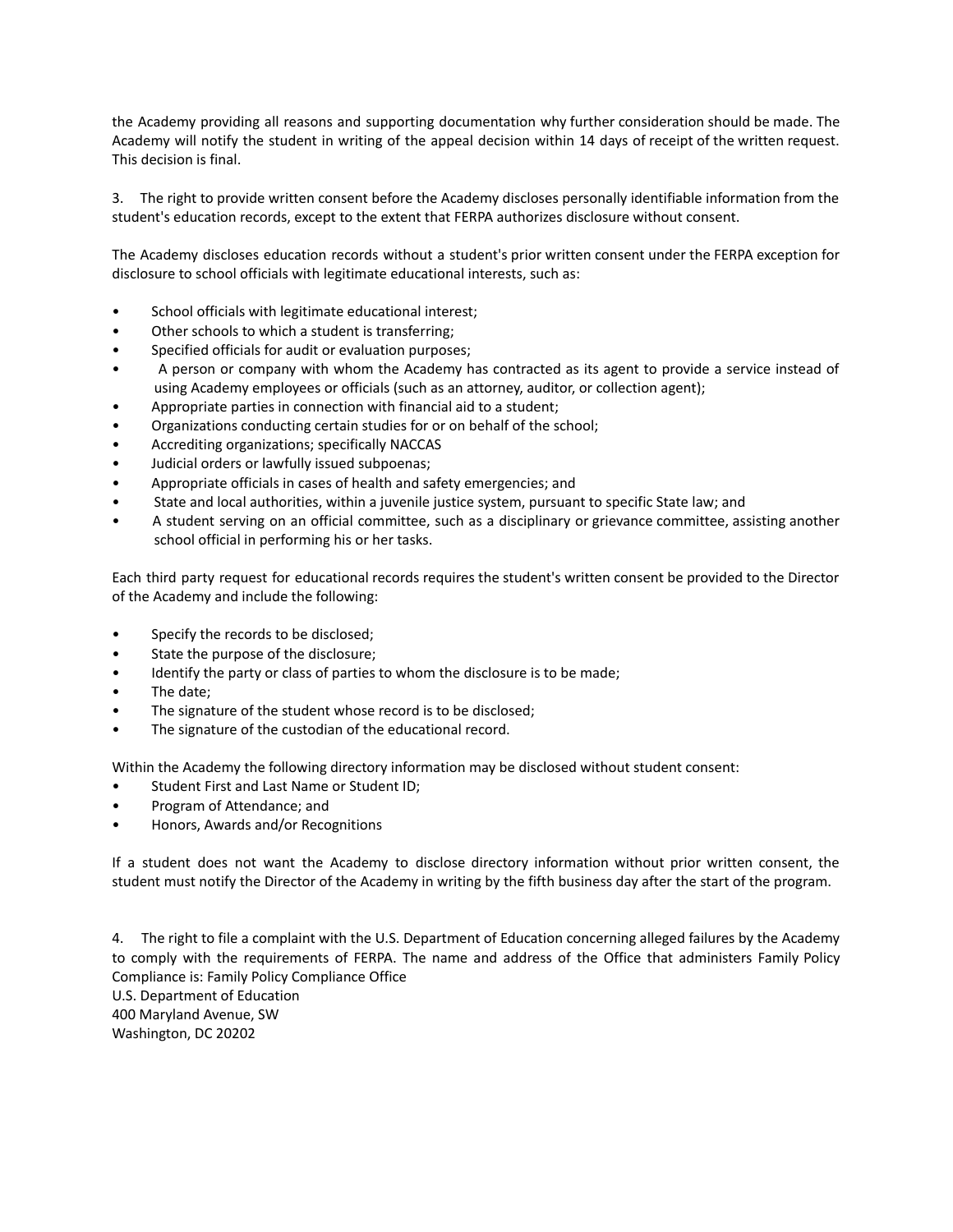## **STUDENT RIGHT TO KNOW ACT**

#### NACCAS Outcome Rates

Vital Statistics for Taylor Andrews Academy Students 2019

- 1. Taylor Andrews Academy's completion rates were 76%
- 2. Taylor Andrews Academy's placement rates were 65%
- 3. Taylor Andrews Academy's pass/fail rates of school graduates on licensing examination was 98%

| West Jordan 2019                             |                | <b>Provo 2019</b>                            |              | Michigan           |      |
|----------------------------------------------|----------------|----------------------------------------------|--------------|--------------------|------|
|                                              |                |                                              |              |                    |      |
| Cosmetology/Barber                           |                | Cosmetology/Barber                           |              | <b>Barber</b>      |      |
| 1-Completion                                 | 72.6%          | 1-Completion                                 |              | 82.3% 1-Completion | 100% |
| 2-Placement                                  | 61%            | 2-Placement                                  | 68.5%        | 2-Placement        | 100% |
| 3-Licensure                                  | 100%           | 3-Licensure                                  | 100%         | 3-Licensure        | 100% |
| Cosmetology/Barber (Distance<br>Education)   |                | Cosmetology/Barber (Distance<br>Education)   |              |                    |      |
| 1-Completion                                 | n/a            | 1-Completion                                 | n/a          |                    |      |
| 2-Placement                                  | n/a            | 2-Placement                                  | n/a          |                    |      |
| 3-Licensure                                  | n/a            | 3-Licensure                                  | n/a          |                    |      |
|                                              |                |                                              |              |                    |      |
| <b>Barber</b>                                |                | <b>Barber</b>                                |              |                    |      |
| 1-Completion                                 | 77.7%<br>78.5% | 1-Completion                                 | 76.9%        |                    |      |
| 2-Placement                                  |                | 2-Placement                                  | 60%<br>83.3% |                    |      |
| 3-Licensure                                  | 100%           | 3-Licensure                                  |              |                    |      |
| <b>Barber (Distance Education)</b>           |                | <b>Barber (Distance Education)</b>           |              |                    |      |
| 1-Completion                                 | n/a            | 1-Completion                                 | n/a          |                    |      |
| 2-Placement                                  | n/a            | 2-Placement                                  | n/a          |                    |      |
| 3-Licensure                                  | n/a            | 3-Licensure                                  | n/a          |                    |      |
| <b>Nail Technology</b>                       |                | Nail Technology                              |              |                    |      |
| 1-Completion                                 | n/a            | 1-Completion                                 | n/a          |                    |      |
| 2-Placement                                  | n/a            | 2-Placement                                  | n/a          |                    |      |
| 3-Licensure                                  | n/a            | 3-Licensure                                  | n/a          |                    |      |
|                                              |                |                                              |              |                    |      |
| Hair Design (Distance Education)             |                | Hair Design (Distance Education)             |              |                    |      |
| 1-Completion                                 | n/a            | 1-Completion                                 | n/a          |                    |      |
| 2-Placement                                  | n/a            | 2-Placement                                  | n/a          |                    |      |
| 3-Licensure                                  | n/a            | 3-Licensure                                  | n/a          |                    |      |
| <b>Esthetics (Distance Education 600 hr)</b> |                | <b>Esthetics (Distance Education 600 hr)</b> |              |                    |      |
| 1-Completion                                 | n/a            | 1-Completion                                 | n/a          |                    |      |
| 2-Placement                                  | n/a            | 2-Placement                                  | n/a          |                    |      |
| 3-Licensure                                  | n/a            | 3-Licensure                                  | n/a          |                    |      |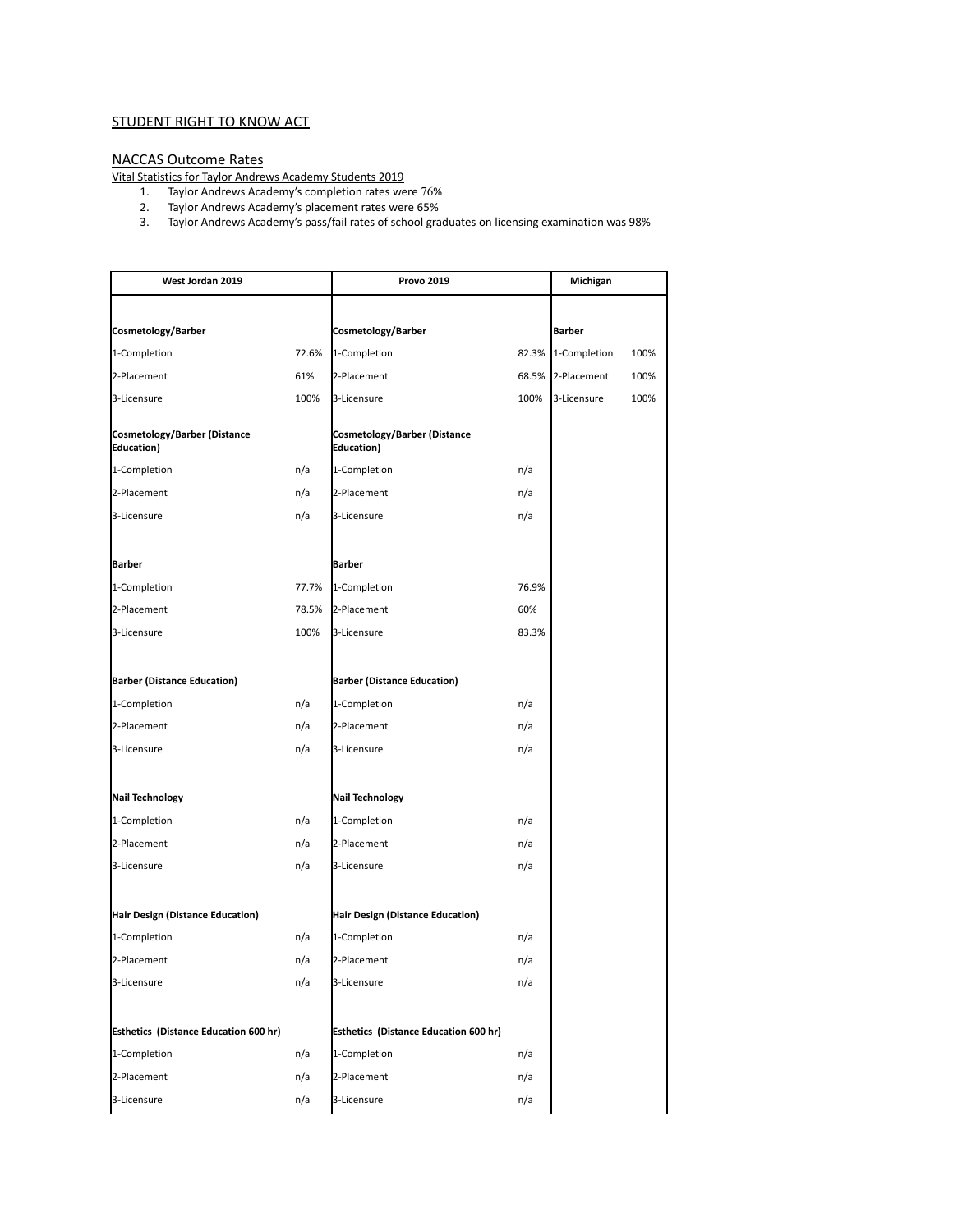| <b>Esthetics (Distance Education 1200 hr)</b> |     | <b>Esthetics (Distance Education 1200 hr)</b> |     |
|-----------------------------------------------|-----|-----------------------------------------------|-----|
| 1-Completion                                  | n/a | 1-Completion                                  | n/a |
| 2-Placement                                   | n/a | 2-Placement                                   | n/a |
| 3-Licensure                                   | n/a | 3-Licensure                                   | n/a |

# WEST JORDAN

Graduation Rate: 69% Retention Rate: 100% Transfer Out Rate: 4%

## PROVO

Graduation Rate: 85% Retention Rate: 87% Transfer Out Rate: 3%

**DETROIT** Retention Rate: %100

## PLACEMENT IN EMPLOYMENT

The school does not guarantee any employment; however will assist in placement by providing assistance with creating a resume, portfolio, professional appearance guidelines, job referrals and follow-up, assisting students in making contacts with salons, and by posting job bulletins in the students lounge.

There are many career opportunities available within the beauty industry. These would include, but are not limited to Hairstylist, Barber, Platform Artist, Sales Representative, Educator, Nail Technician, Esthetician, Master Esthetician, Medical Assistant, Electrology, Make-Up Artist, Laser Technician, and Salon/Spa Director.

## **Admission Requirements**

Taylor Andrews Academy admits students without regard to race, color, religion, creed, sex, age, financial status, military status or ethnic origin. A prospective student must be beyond the age of compulsory high school attendance, as prescribed by Utah law and participate in financial/loan counseling and provide:

- 1. Picture for their file
- 2. Copy of high school diploma, GED certificate, transcript showing high school completion, an Ability to Benefit (ATB) test is also accepted as a form of education however a student that submits this will not be eligible for Title IV funds. Taylor Andrews Academy accepts a foreign diploma if it has been translated and verified by a third-party equivalence to a U.S. high school diploma by a certified outside agency.
- 3. Copy of driver's license/ birth certificate or passport
- 4. Social Security card
- 5. A non-refundable application fee of \$100 is required at time of enrollment. This fee is not included in the cost of tuition.

Taylor Andrews Academy does not recruit students already attending or admitted to another school offering a similar program of study. Taylor Andrews Academy will teach the Program in English and the Contract is in English.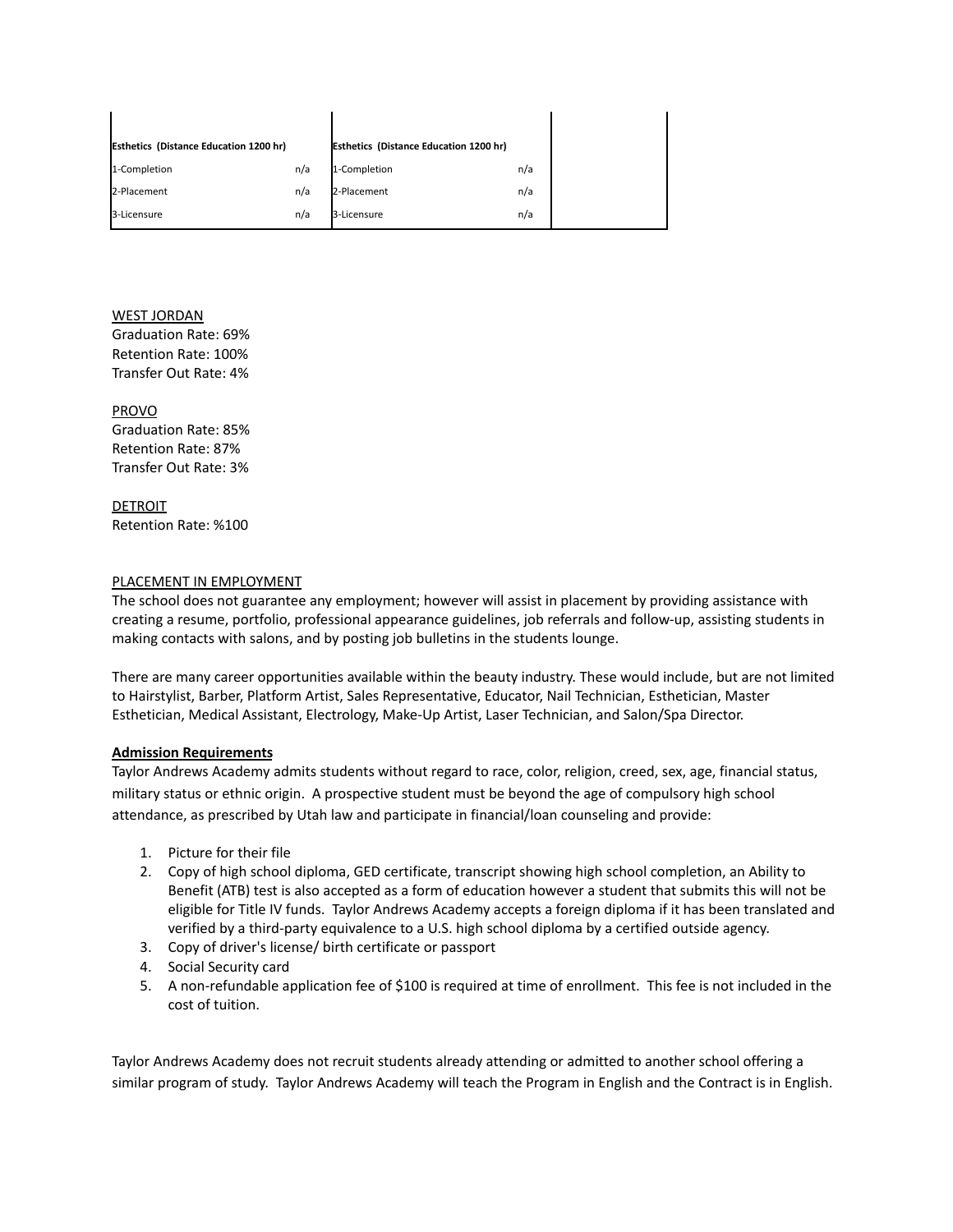### Transfer Students

Students who transfer to Taylor Andrews Academy from another school must meet the following requirements: 1. Submit prior to enrollment a certified transcript of hours earned and requirements previously completed.

2. Completion of standard admissions requirements and financial counseling

Transfer students will be charged an hourly rate depending on the program for each hour of instruction needed plus the application fee. If a kit and books are needed, additional costs will be incurred.

Cosmetology/ Barber \$11 hourly, Barber + Hair Design \$11 hourly, Esthetics \$13 hourly

Transfer and Re Entry students must complete a minimum of 25% of the total program hours at Taylor Andrews Academy. Under mitigating circumstances Taylor Andrews Academy reserves the right to make acceptances on a case-by-case basis.

## Program Change

Should a student choose to change programs during their enrollment at Taylor Andrews Academy, this must be done within the first 100 scheduled hours. There will be a \$500 fee assessed with the change and the student must be in compliance with the school's attendance and academic policy to qualify. A proration of hours may be necessary depending on the program change.

### Schedule Change

Should a student choose to change their schedule during their time at school, they will be allowed 1 free schedule change. Any additional scheduled changes will result in a **\$100** fee and the student must pay before the change will take place.

## **Transfers from Closed Schools**

A student that wants to transfer from another school due to the school closing will be evaluated and charged a tuition rate decided at the time considering circumstances. All students that transfer from a closed school will pay the same rate of tuition. If a kit and books is needed, additional costs will be incurred.

## **Secondary Student**

A limited number of secondary students who are not enrolled under a training agreement may be admitted to the Academy, if the applicant meets the state requirements for admission, obtains permission in writing from the secondary school in which they are enrolled and successfully completes a pre-enrollment evaluation, as established by the institution.

### Re Entry

Students who are dropped or withdrawn from the Academy have an option to re-enter. A student must submit all applicable documents on the Re Entry form to the Academy Director. The decision will be made on a case-by-case basis. If approved the students will return to Taylor Andrews Academy in the same status that the student left (tests, grids, attendance %).

## WITHDRAWAL AND REFUND POLICY

For applicants who cancel enrollment or students who withdraw from enrollment a fair and equitable settlement will apply. The following policy will apply to all terminations for any reason, by either party, including student decision, course or program cancellation, or school closure. Any monies due the applicant or students shall be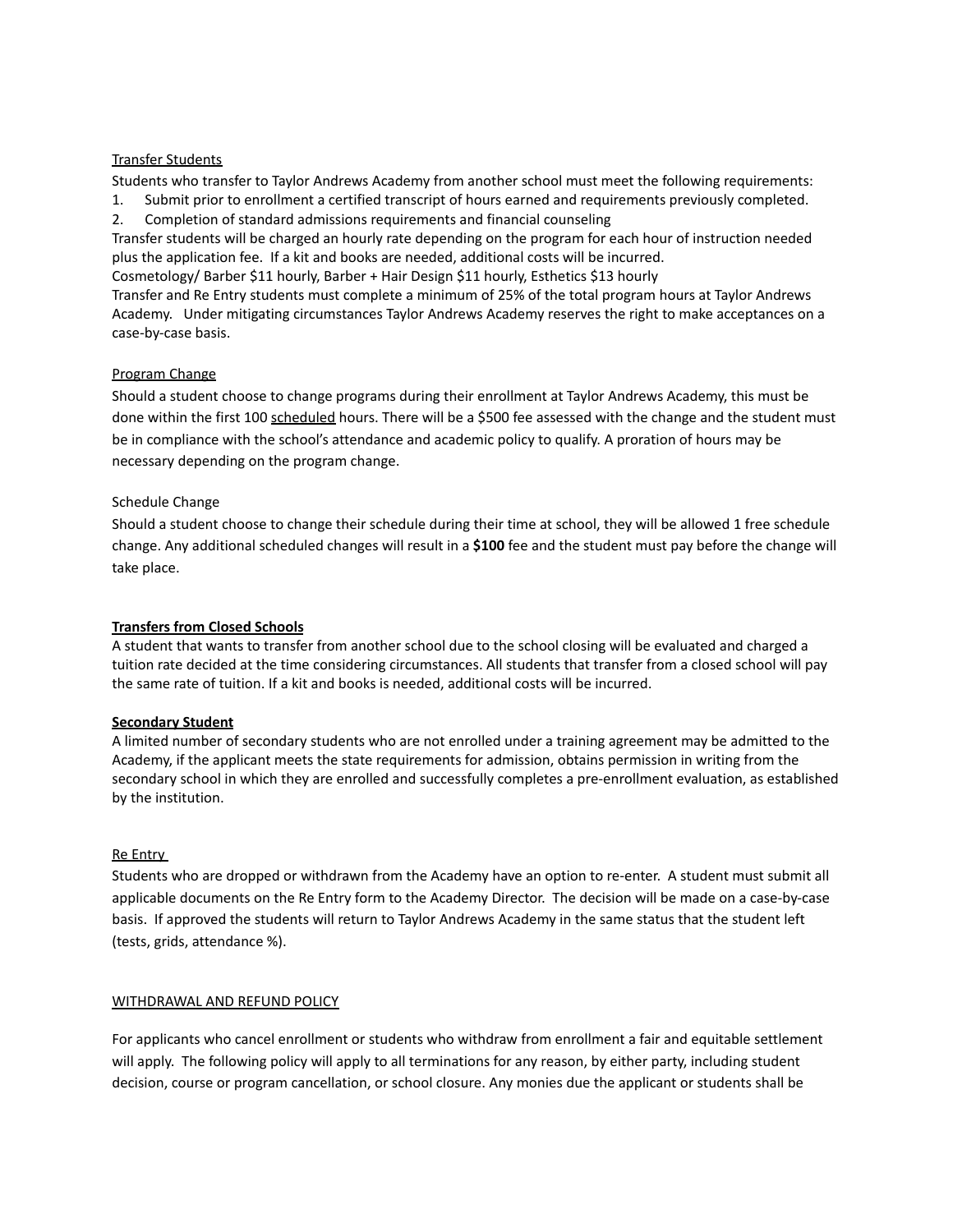refunded within 45 days of official cancellation or withdrawal. All scholarships are contingent upon completion. Official cancellation or withdrawal shall occur on the earlier of the dates that:

- 1. An applicant not accepted by the school. The applicant shall be entitled to a refund of all monies paid.
- 2. A student (or legal guardian) cancels his/her enrollment in writing within three business days of signing the enrollment agreement. In this case all monies collected by the school shall be refunded, regardless of whether or not the student has actually started classes.
- 3. A student cancels his/her enrollment after three business days of signing the contract but prior to starting classes. In these cases, he/she shall be entitled to a refund of all monies paid to the school less the application fee in the amount of \$100.
- 4. A student notifies the institution of his/her withdrawal in writing.
- 5. A student on an approved leave of absence notifies the school that he/she will not be returning. The date of withdrawal shall be the earlier of the date of expiration of the leave of absence or the date the student notifies the institution that the student will not be returning.
- 6. The school expels a student. (The institution will determine unofficial withdrawals by monitoring attendance at least every 30 days.)
- 7. In type 2, 3, 4 or 5, official cancellations or withdrawals, the cancellation date will be determined by the postmark on the written notification, or the date said notification is delivered to the school administrator or owner in person.

For students who enroll and begin classes but withdraw prior to course completion (after three business days of signing the contract), the following schedule of tuition earned by the school applies. All refunds are based on scheduled hours:

| Percent of Scheduled Time               | <b>Total Tuition School</b> |
|-----------------------------------------|-----------------------------|
| <b>Enrolled to Total Course/Program</b> | Shall Receive/Retain        |
| 0.01% to 04.9%                          | 20%                         |
| 5% to 09.9%                             | 30%                         |
| 10% to 14.9%                            | 40%                         |
| 15% to 24.9%                            | 45%                         |
| 25% to 49.9%                            | 70%                         |
| 50% and over                            | 100%                        |

All refunds will be calculated based on the students last date of attendance. Termination or expulsion will occur no more than 14 days from the last day of physical attendance. Any monies due a student who withdraws shall be refunded within 45 days of a determination that a student has withdrawn, whether officially or unofficially. In the case of disabling illness or injury, death in the student's immediate family or other documented mitigating circumstances, a reasonable and fair refund settlement will be made. If permanently closed or no longer offering instruction after a student has enrolled, and instruction has begun, the school will provide a pro rata refund of tuition to the student OR provide course completion through a pre-arranged teach out agreement with another institution. If the course is canceled subsequent to a student's enrollment, and before instruction has begun, the school will either provide a full refund of all monies paid or completion of the course at a later time. If the course is cancelled after students have enrolled and instruction has begun, the school shall provide a pro rata refund for all students transferring to another school based on the hours accepted by the receiving school OR provide completion of the course OR participate in a Teach-Out Agreement OR provide a full refund of all monies paid. Students who withdraw or terminate prior to course completion are charged a cancellation or withdrawal fee of \$100.00. This refund policy applies to tuition and fees charged in the enrollment agreement. Other miscellaneous charges the student may have incurred at the institution (EG: extra kit materials, books, products, unreturned school property, etc.) will be calculated separately at the time of withdrawal. Collection procedures shall reflect ethical business practices. Collection correspondence regarding cancellation and settlement from the institution itself, banks, collection agencies, lawyers, or any other third parties representing Taylor Andrews Academy clearly acknowledge the existence of the Withdrawal Policy. In the event of any default, the student agrees to pay all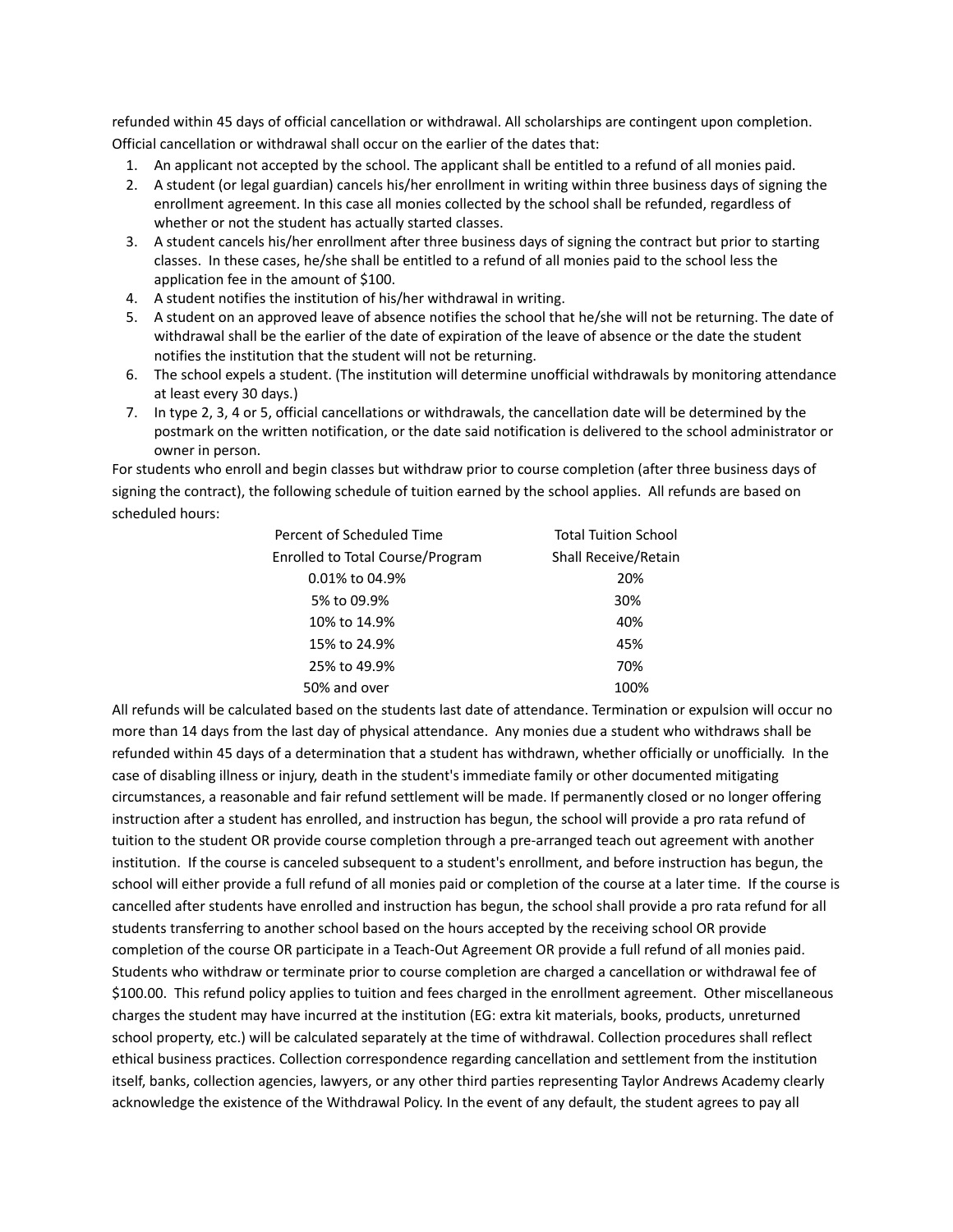reasonable attorney fees and costs of collection of the extent permitted by law. All fees are identified in the catalog and in this enrollment agreement.

## RETURN TO TITLE IV POLICY

If a Title IV financial aid recipient withdraws prior to course completion by way of; notification of withdrawal from a student, termination after no more than 14 days of absence from the last day of physical attendance, notification by a student on a leave of absence that s/he will not be returning, or if the student fails to notify the school that s/he is withdrawing, and has not attended for 14 days, a formal termination shall go into effect. At this time a calculation for the return of Title IV funds will be completed and if applicable returns by the Academy shall be paid within 45 days, first to unsubsidized Federal Stafford Student Loan Program; second to subsidized Federal Stafford Student Loan Program; third to Federal Pell Grant Program; fourth to other Federal, State, private or institutional Student financial assistance programs; and last to the Student. Taylor Andrews must disburse any Title IV grant funds a student is due as part of a post-withdrawal disbursement within 45 days of the date the school determined the student withdrew, and disburse any loan funds a student accepts within 180 days of that date.

Taylor Andrews Academy is required to calculate how much federal aid may be retained or disbursed for a student who withdraws from school. This calculation is referred to as 'Return to Title IV' (R2T4). The calculation of Title IV funds earned by the student has no relationship to the student's tuition and fees that may be owed to the school. The school has 45 days from the date the school determines the student withdrew to return all unearned funds for which it is responsible.

The law specifies how your school must determine the amount of Title IV program assistance that you earn if you withdraw from school. The Title IV programs that are covered by this law and offered at Taylor Andrews are: Federal Pell Grants, Direct Loans and Direct PLUS Loans.

Though your aid is posted to your account at the start of each period, you earn the funds as you complete the period. If you withdraw during your payment period or period of enrollment (Taylor Andrews Academy can define these for you and tell you which one applies), the amount of Title IV program assistance that you have earned up to that point is determined by a specific formula. If you received (or Taylor Andrews or parents received on your behalf) less assistance than the amount that you earned, you may be able to receive those additional funds. If you received more assistance than you earned, the excess funds must be returned by Taylor Andrews Academy and/or you.

The amount of assistance that you have earned is determined on a pro rata basis. For example, if you completed 30% of your payment period or period of enrollment, you earn 30% of the assistance you were originally scheduled to receive. Once you have completed more than 60% of the payment period or period of enrollment, you earn all the assistance that you were scheduled to receive for that period.

If you did not receive all of the funds that you earned, you may be due a post-withdrawal disbursement. If your post withdrawal disbursement includes loan funds, Taylor Andrews Academy must get your permission before it can disburse funds and must disperse within 180 days of the withdrawal date. You may choose to decline some or all of the loan funds so that you don't incur additional debt. Taylor Andrews Academy may automatically use all or a portion of your post-withdrawal disbursement of grant funds for tuition, fees, and room and board charges (as contracted with the school). Taylor Andrews Academy needs your permission to use the post-withdrawal grant disbursement for all other school charges. If you do not give your permission (some schools ask for this when you enroll), you will be offered the funds and the school must disburse funds within 45 days of the withdrawal date. However, it may be in your best interest to allow the school to keep the funds to reduce your debt at the school. Taylor Andrews Academy may automatically use all or a portion of your post-withdrawal disbursement of grant funds for tuition, fees, and room and board charges (as contracted with the school). Taylor Andrews Academy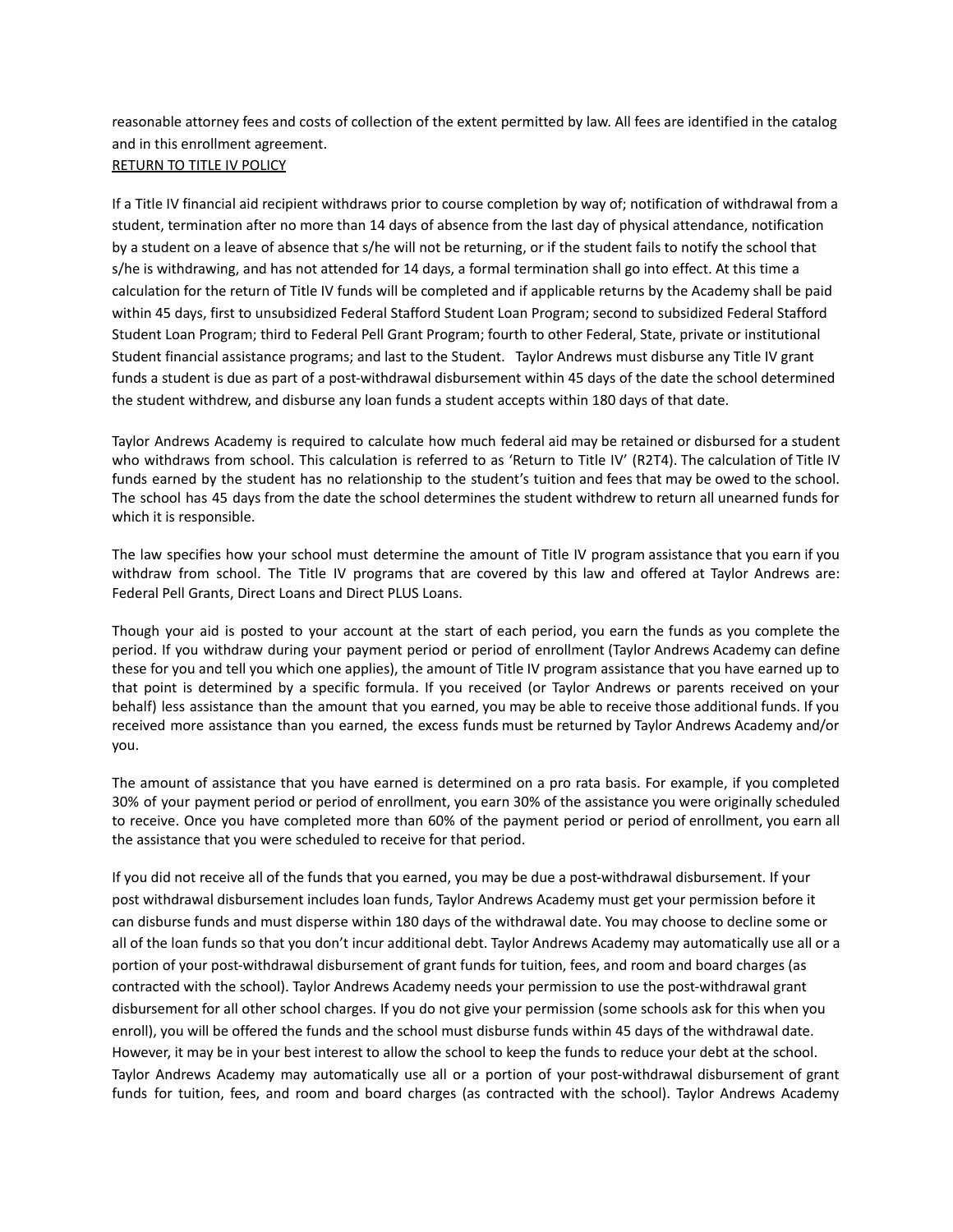needs your permission to use the post-withdrawal grant disbursement for all other school charges. If you do not give your permission (some schools ask for this when you enroll), you will be offered the funds. However, it may be in your best interest to allow the school to keep the funds to reduce your debt at the school.

There are some Title IV funds that you were scheduled to receive that cannot be disbursed to you once you withdraw because of other eligibility requirements. For example, if you are a first-time, first-year undergraduate student and you have not completed the first 30 days of your program before you withdraw, you will not receive any Direct Loan funds that you would have received had you remained enrolled past the 30th day.

If you receive (or Taylor Andrews Academy or parent receive on your behalf) excess Title IV program funds that must be returned, your school must return a portion of the excess equal to the lesser of:

- 1. your institutional charges multiplied by the unearned percentage of your funds, or
- 2. the entire amount of excess funds.

Taylor Andrews Academy must return this amount even if it didn't keep this amount of your Title IV program funds.

If Taylor Andrews Academy is not required to return all of the excess funds, you must return the remaining amount.

Any loan funds that you must return, you (or your parent for a Direct PLUS Loan) repay in accordance with the terms of the promissory note. That is, you make scheduled payments to the holder of the loan over a period of time.

Any amount of unearned grant funds that you must return is called an overpayment. The maximum amount of a grant overpayment that you must repay is half of the grant funds you received or were scheduled to receive. You do not have to repay a grant overpayment if the original amount of the overpayment is \$50 or less. You must make arrangements with your school or the Department of Education to return the unearned grant funds.

\*Example of R2T4. Institutional charges are \$8,000 for a nonterm based program that spans two payment periods of 450 clock hours each. The school chooses to calculate the treatment of Federal Student Aid funds on a payment period basis. A student withdraws in the first payment period. The prorated amount of institutional charges for each payment period is \$4,000. However, the school has retained \$5,000 of the Federal Student Aid funds for institutional charges [\$4,000 for the prorated portion of the tuition and \$1,000 for books and supplies for the entire period of enrollment] for the payment period. Therefore, the institutional charges the school must use in the Return calculation for the payment period are \$5,000.

The requirements for Title IV program funds when you withdraw are separate from any refund policy that your school may have. Therefore, you may still owe funds to the school to cover unpaid institutional charges. Taylor Andrews Academy may also charge you for any Title IV program funds that they are required to return. If you don't already know Taylor Andrews Academy's refund policy, you should ask them for a copy. We can also provide you with the requirements and procedures for officially withdrawing from school. If you have questions about your Title IV program funds, you can call the Federal Student Aid Information Center at 1-800-4-FEDAID (1-800-433-3243). TTY users may call 1-800-730-8913. Information is also available on Student Aid on the Web at www.studentaid.ed.gov. For information regarding financial aid, contact the financial aid representative at your campus location. For West Jordan inquiries please contact Dani at 801-748-2288. For Provo inquiries please contact Jordan at 801-655-0797

## SAP-Satisfactory Academic Progress

The Satisfactory Academic Progress Policy is consistently applied to all full-time and part-time students enrolled in the program whether participating in Title IV programs or not. The SAP Policy is printed in the catalog to ensure that all students receive a copy prior to enrollment. The policy complies with the guidelines established by the National Accrediting Commission of Career Arts and Sciences (NACCAS) and the federal regulations established by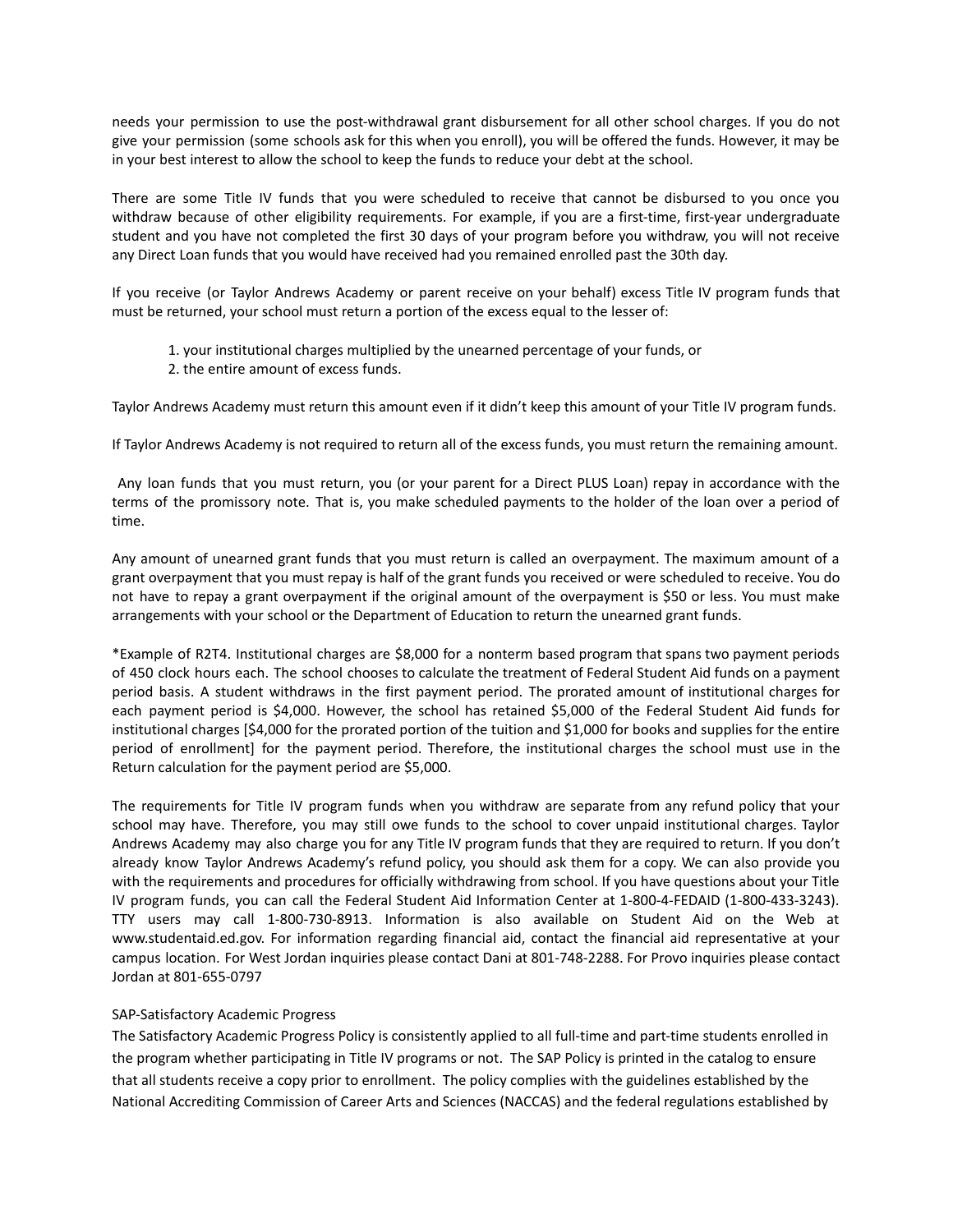the United States Department of Education. Students can request at any time access to their satisfactory progress evaluation results.

### Evaluation Periods

Students are evaluated for Satisfactory Progress periodically through the program. Evaluations will determine if the student has met the minimum requirements for satisfactory progress. In addition to SAP evaluations, students will also receive monthly progress reports advising them on their status as of the current month. Written Evaluations are given to every student at the end of the evaluation period and will notify the student of any results that impact their eligibility for Title IV funds. The first evaluation will occur no later than the midpoint of the program. Evaluation periods are based on actual hours completed.

Course Evaluation Periods are as follows: Cosmetology/Barber and Cosmetology/Barber (Distance Education)- 450hr/900hr/1250hr Barber and Barber (Distance Education)- 450hr/900hr Hair Design (Distance Education)- 450hr/900hr Esthetics (600 hr Distance Education)- 300hr Esthetics (1200 hr Distance Education)- 450hr/900hr Nail Technology- 150hr

| Academic Year of Each Program           | Academic Year 1 | Academic Year 2 |
|-----------------------------------------|-----------------|-----------------|
| Cosmetology/Barber and                  | $1 - 900$       | 901-1600        |
| Cosmetology/Barber (Distance Education) |                 |                 |
| Barber and Barber (Distance Education)  | 1-900           | 901-1000        |
| Hair Design (Distance Education)        | 1-900           | 901-1200        |
| Esthetics (600 hr Distance Education)   | 1-600           |                 |
| Esthetics (1200 hr Distance Education)  | $1 - 900$       | 901-1200        |
| Nail Technology                         | $1 - 300$       |                 |

## Attendance Progress Evaluations

Students are required to attend a minimum of 80% of the hour's possible based on the applicable attendance schedule to be considered maintaining satisfactory attendance progress. Evaluations are conducted at the end of each evaluation period to determine if the student has met the minimum requirements. Evaluations are based on the cumulative attendance percentage as of the last day of the evaluation period. The attendance percentage is determined by dividing the total hours accrued by the total number of hours scheduled. At the end of each evaluation period, the school will determine if the student has maintained at least 80% cumulative attendance since the beginning of the course which indicates that, given the same attendance rate, the student will graduate within the maximum time frame allowed.

#### Maximum Time Frame

The maximum time (which does not exceed 125% of the course length) allowed for students to complete each course at satisfactory progress is stated below:

## **Cosmetology/Barbering & Cosmetology/Barbering (Distance Education)**

- · 27 Launch followed by 33.75 (Full time 1600 Hours) = 62 Weeks or 2000 Hours
- · 27 Launch followed by 27 (Full time 1600 Hours) = 75 Weeks or 2000 Hours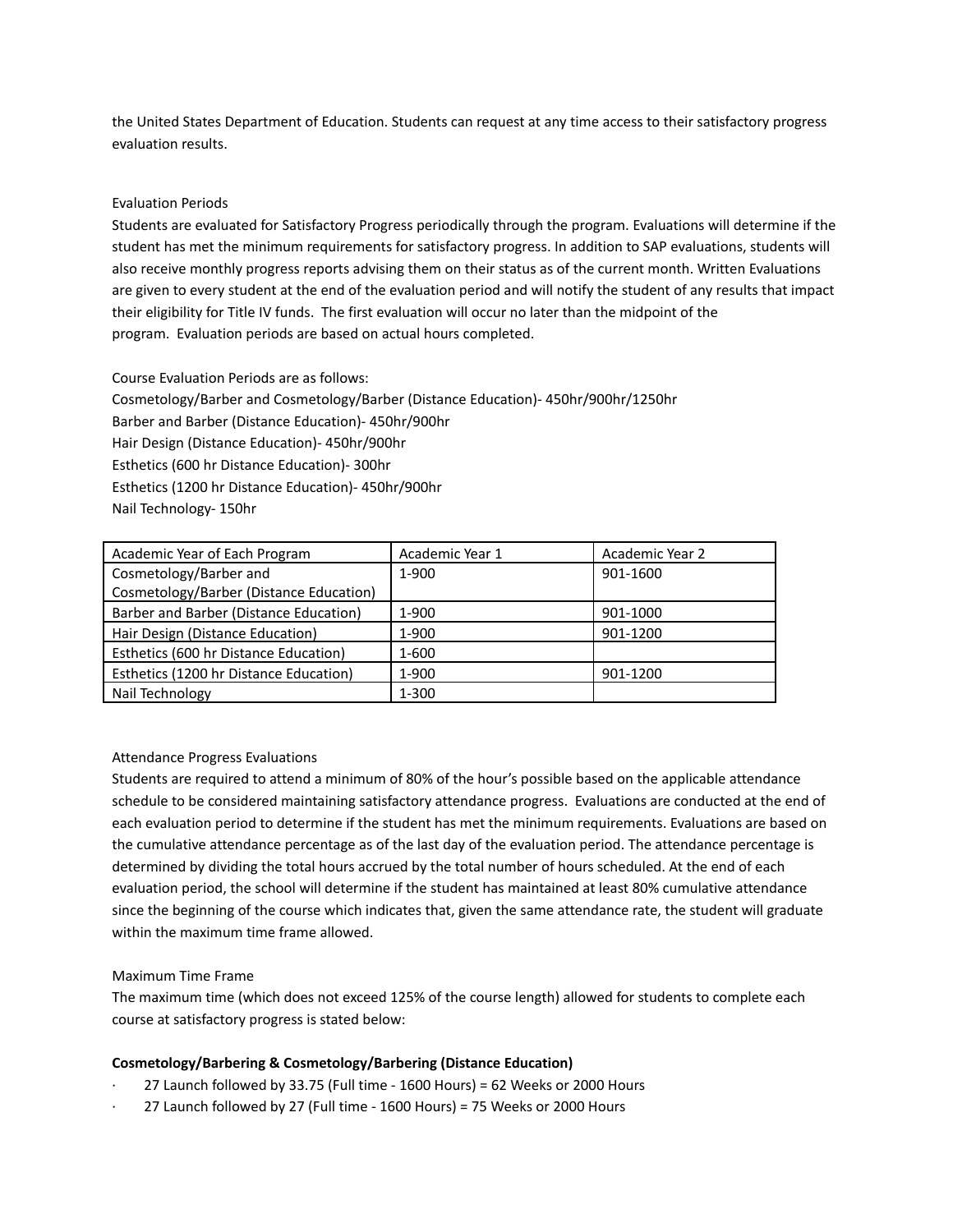· 20 (Part time – 1600 Hours) = 100 Weeks or 2000 Hours

#### **Barber & Barber (Distance Education)**

- · 27 Launch followed by 33.75 (Full time 1000 Hours) = 39 Weeks or 1250 Hours
- · 27 Launch followed by 27 (Full time 1000 Hours) = 47 Weeks or 1250 Hours
- $20$  (Part time  $-1000$  Hours) = 63 Weeks or 1250 Hours

#### **Nail Technology**

- · 33.75 (Full time 300 Hours) = 12 Weeks or 375 Hours
- $20$  (Part time  $-$  300 Hours) = 19 Weeks or 375 Hours

### **Hair Design (Distance Education)**

- 27 Launch followed by 33.75 (Full time  $-1200$  Hours) = 47 Weeks or 1500 Hours
- · 27 Launch followed by 27 (Full time 1200 Hours) = 56 Weeks or 1500 Hours
- $20$  (Part time  $-$  1200 Hours) = 75 Weeks or 1500 Hours

### **Esthetics (600 hr Distance Educations)**

- · 33.75 (Full time 600 Hours) = 23 Weeks or 750 Hours
- · 27 (Full time 600 Hours) = 28 Weeks or 750 Hours
- · 20 (Part time 600 Hours) = 30 Weeks or 750 Hours

## **Esthetics (1200 hr Distance Education)**

- · 33.75 (Full time 1200 Hours) = 45 Weeks or 1500 Hours
- · 27 (Full time 1200 Hours) = 56 Weeks or 1500 Hours
- · 20 (Part time 600 Hours) = 38 Weeks or 750 Hours

Students who exceed the maximum time frame agree to pay extra instructional charges of \$12 an hour for each hour needed to complete requirements beyond the calculated completion date, which is based upon an 80% standard attendance rate. Transfer hours from another institution that are accepted toward the students' educational program, are counted as both attempted and completed hours for the purpose of determining when the maximum time frame has been exhausted. SAP evaluation periods are based on actual contracted hours at the institution.

#### Academic Progress Evaluations

Students are required to maintain a cumulative 80% in Academics at the end of the evaluation period to be considered maintaining Satisfactory Academic Progress. Students are given written tests and a minimum number of practical experiences. Written tests are evaluated after Launch and Salon Life, as well as all theory tests. For practical work, students are given a monthly student passport, which consists of several clinical practical applications. These clinical services are pass or fail based upon the criteria for grading practical work. If a service is failed, the student has the opportunity to correct a mistake for a passing score. At the end of the month, the student will be given a grade percentage based upon the number of services completed against the total number of services required on the grid. Students are required to turn their grid in by the 25<sup>th</sup> of each month regardless of whether the grid is completed. Grades will then be recorded and what the student got is their score for the month. We do not allow grids to be made up. At the end of the second evaluation period, the student must have an 80% or higher to continue to receive Title IV funds.

## **Grading Scale**

90-% - 100% A 89% - 85% B 80% - 84% C 80% - 84% C 80% - 84% C

Determination of Progress Status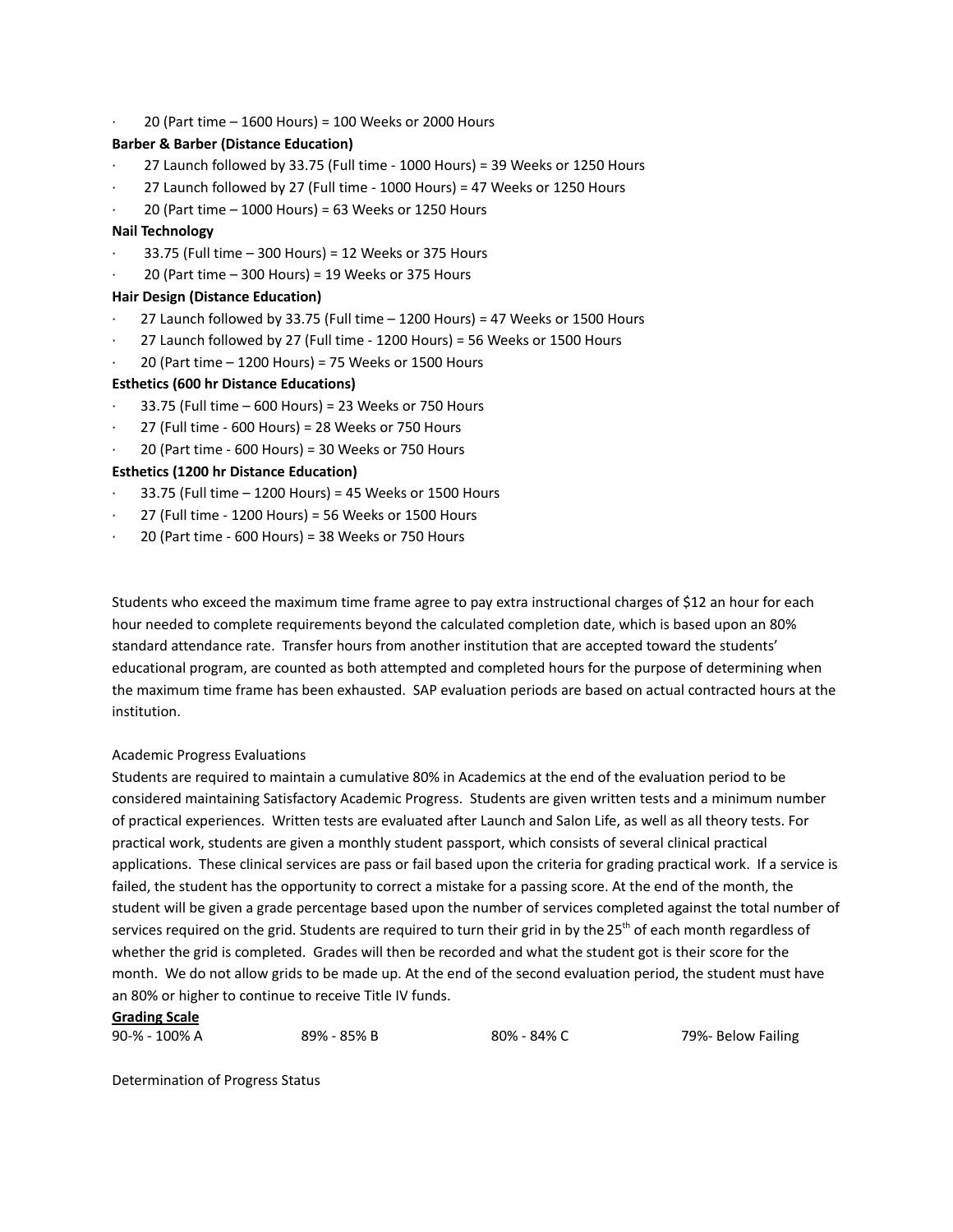Students meeting the minimum requirements for academics (80%) and attendance (80%) at the evaluation point are considered to be making satisfactory academic progress until the next scheduled evaluation. If a student is not meeting minimum requirements, they may be placed on financial aid warning or financial aid probation depending on the case of the situation and the program they are in.

#### SAP Warning

Students who fail to meet minimum requirements for attendance or academic progress are placed on a SAP Warning and may continue to receive assistance under the Title IV programs for one payment period despite the determination that they are not making satisfactory progress. At the end of the payment period the student must meet the schools satisfactory progress standard to continue to qualify further for Title IV program funds. If they fail to meet the school's satisfactory progress, they can appeal and await a decision.

#### SAP Probation

Students who fail to meet minimum requirements for attendance or academic progress following a payment period in which a student was on a SAP warning, the school will place the student on SAP probation if the student prevails upon appeal and will disburse Title IV program funds for one payment period to the student if the Financial Aid Office evaluates the student and determines that the student should be able to make satisfactory progress during the subsequent payment period. Taylor Andrews Academy will develop an academic plan that, if followed, will ensure that the student is able to meet the institution's SAP requirements by a specific point within maximum timeframe for the individual student. If a student does not make satisfactory progress at the end of the payment period, they will not be allowed to receive Title IV program funds for the subsequent payment period. Students who do not achieve the minimum standards are no longer eligible for Title IV, HEA program funds, if applicable, unless the students are on warning or have prevailed upon appeal of the determination that has resulted in the status of probation.

#### SAP Appeals

If a student is determined to not be making satisfactory progress after SAP warning, they can appeal the determination. The student must immediately submit a written appeal to the school's Financial Aid Office with supporting documentation of the reasons why the determination should be reversed, why they failed to make satisfactory progress and what has changed in their current situation that will allow them to demonstrate satisfactory progress at the next evaluation period. The appeal and decision documents will be retained in the student file. If the student prevails upon appeal, they will be placed on financial aid probation. It must be determined that satisfactory academic progress standards can be met by the end of the subsequent evaluation period. If the student does not prevail, they will be terminated from the Academy. Students may appeal based upon death of a relative, an injury or illness of the student, or other allowable special circumstances

#### Financial Aid Ineligibility

Students who fail to meet minimum requirements for attendance or academic progress after financial aid probation are deemed ineligible to receive Title IV funds. Additionally, all loans go into repayment immediately. At this point, the student will be offered a financial plan to finish the balance owed to the Academy to remain enrolled. All decisions will be made at the school discretion.

#### Re-establishment of Satisfactory Academic Progress

Students may re-establish satisfactory academic progress and Title IV aid, as applicable, by meeting minimum attendance and academic requirements by the end of the evaluation period.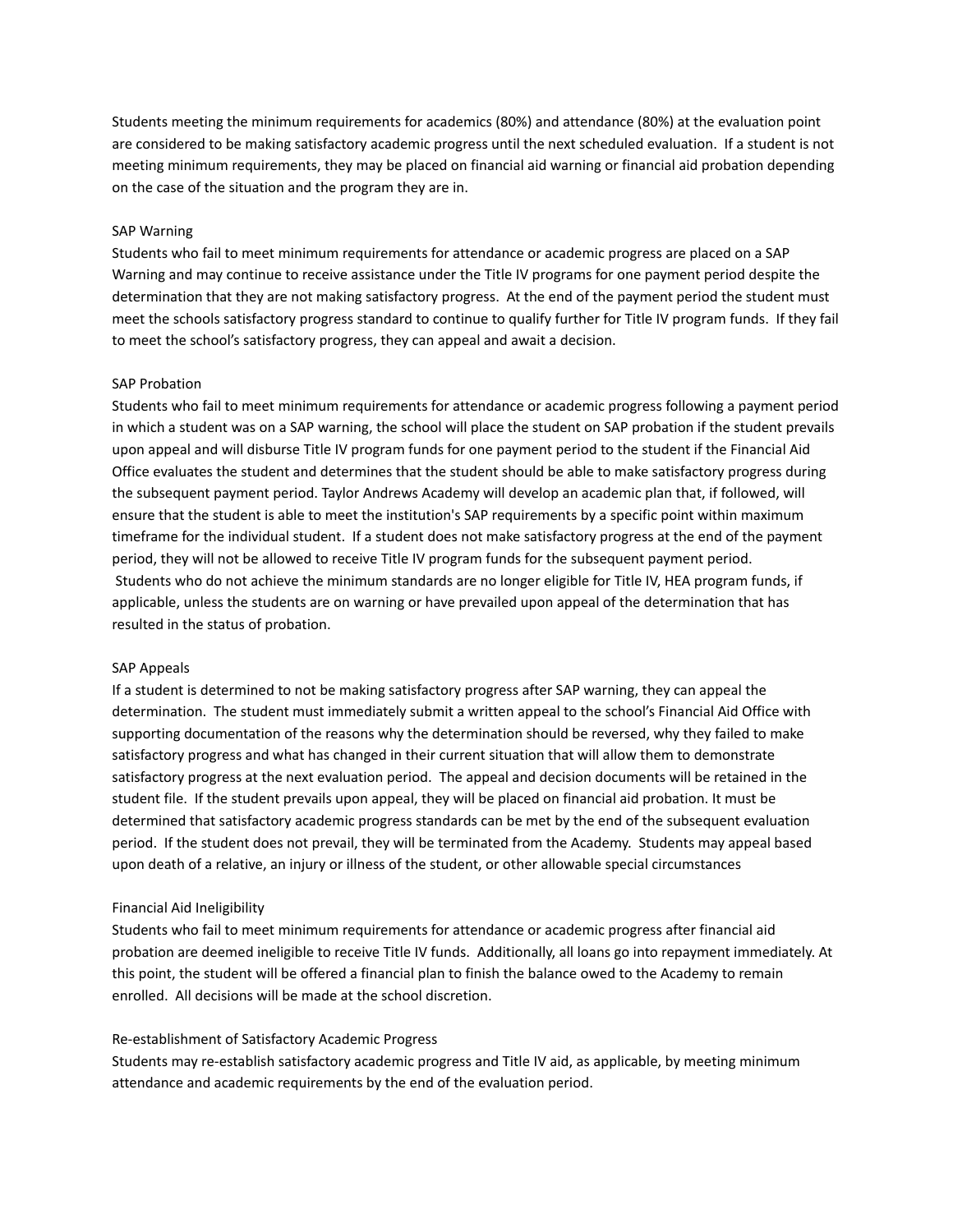Interruptions, Course Incompletes, Withdrawals, or Transfer credits

If enrollment is temporarily interrupted for a Leave of Absence, the student will return to school in the same progress status as prior to the leave of absence. Hours elapsed during a leave of absence will extend the student's contract period and max time frame by the same number of days taken in the leave of absence and will not be included in the student's cumulative attendance percentage calculation. Students who withdraw prior to completion of the course and wish to re-enroll will return in the same satisfactory academic progress status as at the time of withdrawal. Transfer credit hours from another institution that are accepted toward the student's educational program are counted as both attempted and completed hours for the purpose of determining when the allowable maximum timeframe has been exhausted. SAP evaluation periods are based on actual contracted hours at the institution.

## Re Entry

Students who are dropped or withdrawn from the Academy have an option to reenter. A student must submit all applicable documents on the Re Entry form to the Academy Director. The decision will be made on a case-by-case basis. If approved the students will return to Taylor Andrews Academy in the same status that the student left (tests, grids, attendance %).

### Noncredit and Remedial Courses

Noncredit and Remedial courses do not apply to this institution. Therefore, these items have no effect upon the school's satisfactory progress standards.

### **Attendance**

Taylor Andrews Academy reserves the right to make adjustments to start dates, schedules and attendance policies with 30 days' notice.

- 1. Students must maintain an 80% cumulative in attendance to avoid disciplinary action, and/or potentially lose Title IV assistance.
- 2. Students are not allowed to exceed 100% of attendance. If the student goes over 100% of attendance, they will be required to take time off of school until their attendance is below 100%.
- 3. If a student chooses to come late or leave early, they must come for at least half of the day or not at all. (see times below)
	- a. Full-time 8:45am-12:30pm OR 12:30pm-4:30pm
	- b. Part-time 5:00pm-7:30pm OR 7:30pm-10:00pm
- 4. If a student is late for the day, they may not clock in until the second half of their schedule (see above). If they are late for the second half of their schedule as well, they may not clock in at all unless the student is needed to perform clinical services on clients. The Academy Director will make this determination.
- 5. If a student does not come, they must notify the school by phone at least a half hour before their scheduled time. If the school is not notified the student will receive a 1-day suspension for a no call no show.
- 6. If a student has not shown up for school for 10 days and has not been placed on an approved Leave of Absence, they will be dropped from the Academy due to non-attendance.
- 7. The student agrees to pay extra instructional charges of \$12 an hour for each hour needed to complete requirements beyond the calculated completion date, which is based upon an 80% standard attendance rate. Extra instructional charges will accrue whether the student attends or not and is due immediately upon graduation. Transfer and part-time students will be calculated pro-rata
- 8. If needed, the Academy Director will determine whether to grant an excused absence. It will be evaluated on a case-by-case basis.
- 9. Makeup hours are not available. Time missed counts against your percentage.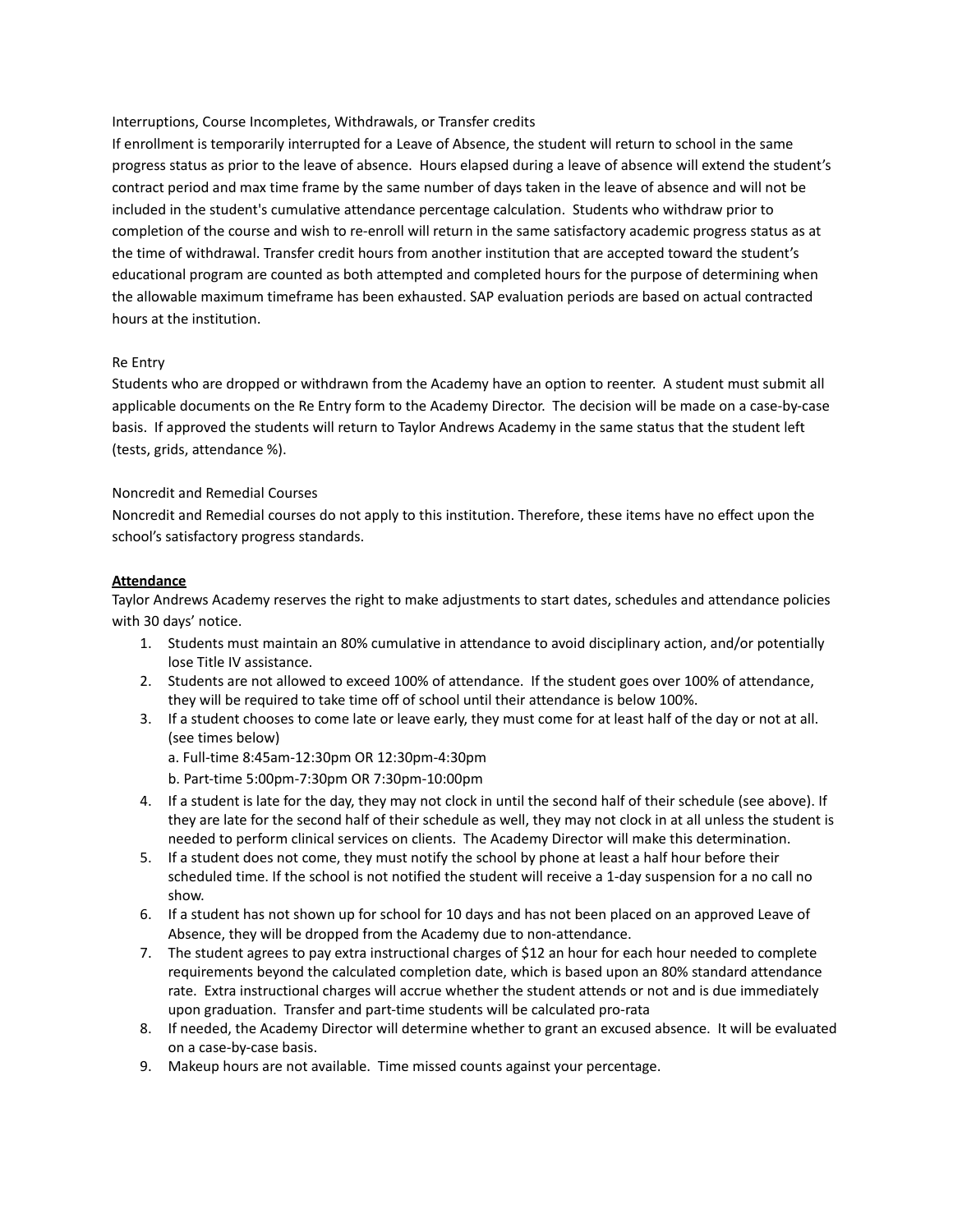Required Monday/Saturdays: If more than the allotted day are missed, students will be placed on a 1-week suspension and will continue to receive a 1-week suspension for each continuous day missed. This will result in time against their % which isn't allowed to be made up.

Cosmetology/Barber & Cosmetology/Barber (Distance Education) - 1600 hours 33.75 schedule - 15 required Saturdays 27 schedule - 18 required Mondays

Hair Design (Distance Education) - 1200 hours 33.75 schedule - 12 required Saturdays 27 schedule - 14 required Mondays

Barber & Barber (Distance Education) - 1000 hours 33.75 schedule - 10 required Saturdays 27 schedule - 12 required Mondays

Esthetics Distance Education) - 1200 hours 33.75 schedule - 12 required Saturdays 27 schedule - 14 required Mondays

Esthetics (Distance Education) - 600 hours 33.75 schedule - 6 required Saturdays 27 schedule - 7 required Mondays

Schedule Change: A student is allowed one (1) schedule change without charge. A fee of \$100.00 will be charged for each schedule change thereafter.

High School Schedule Available Programs and contracted weeks **Cosmetology/Barber and Cosmetology/Barber (Distance Education) – 1600 hours - 68 weeks** Barber and Barber (Distance Education) – 1000 hours – 43 weeks Nail Technology – 300 hours – 13 weeks Hair Design (Distance Education) – 1200 hours – 51 weeks Esthetics (Distance Education)– 600 hours – 26 weeks Esthetics (Distance Education)– 1200 hours – 51 weeks Launch- Included in the Launch course is Orientation which consists of Safety Counseling, Rules and Regulations for each program from State of Utah Literature, Information on how to obtain VAWA, Drug and Alcohol Counseling, Domestic Abuse information, Shelters and Hotlines. Launch attends 29.75 hours weekly attending Day Tuesday-Friday from 8:45-4:30 and Saturday from 8:45-4:30. After completion of Launch students can continue to come Tuesday-Friday 8:45-4:30 and Saturday 8:45-4:30 (29.75 weekly).

#### **Advancement**

Students will advance from Launch after they have completed the required hours and passed a Launch written and practical with an 80% or higher. After Launch, students will be considered New Talent and progress to Future Professional until they have accumulated enough hours to be in Salon Life and prepare for their state boards. Salon Life will be available for those who have hit 80% of their school program hours and will be put in class based on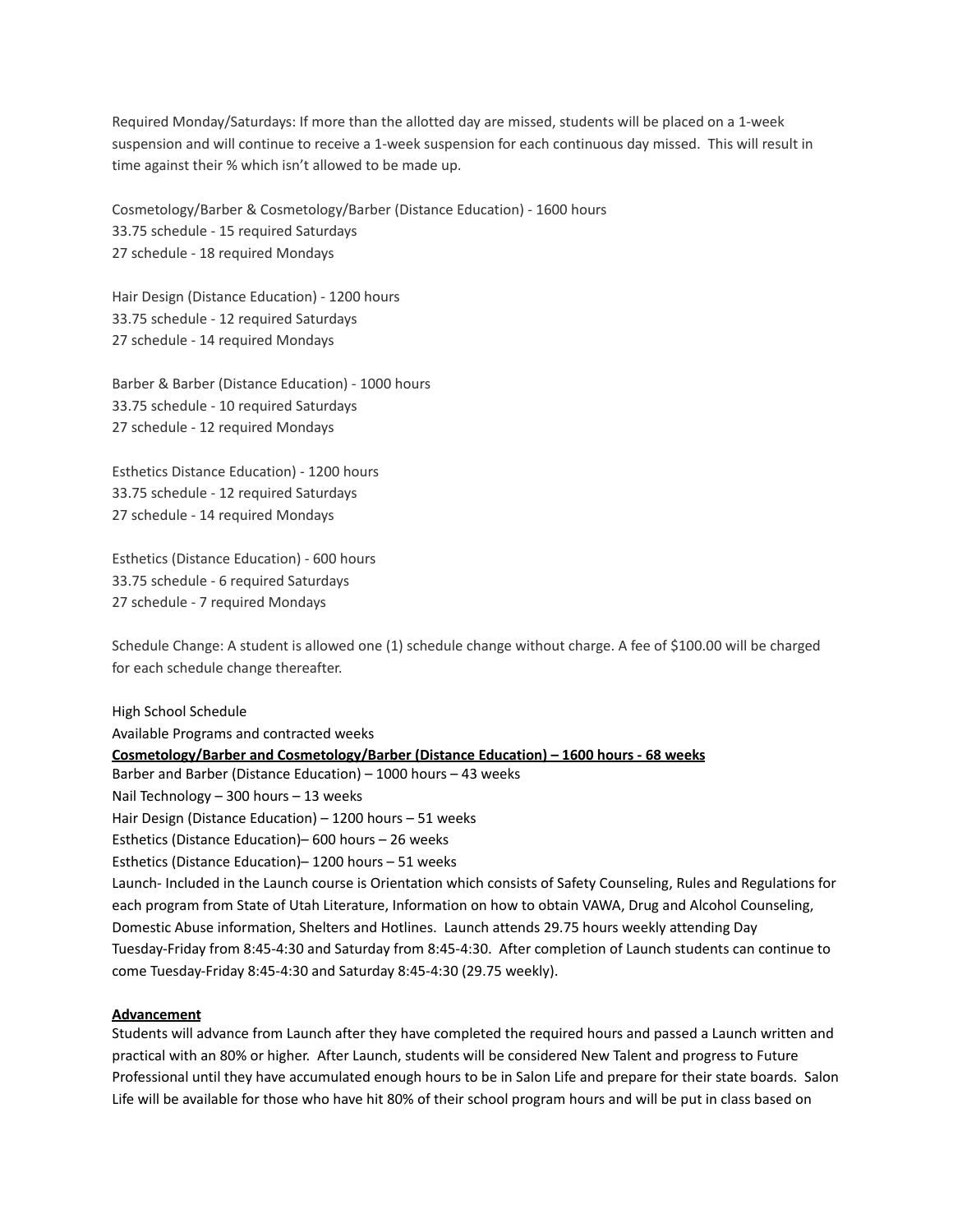class space availability.

#### Leave of Absence Policy

Taylor Andrews Academy prides itself in preparing the students for a real-life work experience during training. Therefore, a student must follow the institution's policy by requesting a leave of absence form from the Academy Director. Submit in writing along with a dr's note with the medically necessary reason and time requested for the students requested leave at least one week in advance unless for reasons of unforeseen circumstances and include the student's signature. The Academy Director in conjunction with the Board of Directors will review the request for the Leave. *Please note that the Academy does not have to grant a leave of absence.* Taylor Andrews Academy will not grant a LOA to a student who did not provide the request prior to the LOA due to unforeseen circumstances as long as the student and the school document the reason for its decision. Taylor Andrews Academy will collect the request from the student at a later date. The beginning date of the approved LOA will be determined by the first date the student was unable to attend the Academy. A student granted a LOA that meets these criteria is not considered to have withdrawn, and no refund calculation is required at that time. The minimum leave of absence is 14 days and the maximum leave of absence time cannot exceed 179 days in any 12-month period. There must be a reasonable expectation the student will return from a LOA in order for it to be approved. The student will need to work with the Academy Director if a leave will need to be extended. This would require an additional Dr. note with the medically necessary reason and additional time requested off. This will depend on the amount of time remaining and a case-by-case basis.

Taylor Andrews Academy will not assess the student any additional institutional charges as a result of the LOA. Should the Academy grant a Leave of Absence, each day of the authorized leave, must be taken in succession. Taylor Andrews Academy will extend the student's contract period by the same number of days taken in the LOA. All parties must initial changes to the contract period on the enrollment agreement or an addendum must be signed and dated by all parties. If a student goes over the contracted leave policy, they will be withdrawn from school and lose their Title IV Funding. The withdrawal date for the purpose of calculating a refund is always a student's last day of attendance. Should a student wish to return, they must re-enroll at the current tuition rate and reapply for Title IV Funding. Financial obligations must be met during a Leave of Absence to remain in good standing with the school. An authorized Leave of Absence will extend the contract period and maximum time frame by the same number of days taken in the leave of absence. The student will be allowed to return to school and continue where they left off in their training.

The following criteria will be used to base a decision on whether management will approve a student's request for a leave of absence:

1. Serious medical reasons deemed necessary by a physician

2. Maternity Leave

#### The Veterans Benefits and Transition Act of 2018

Taylor Andrews Academy will allow GI Bill® and VR&E beneficiaries (Chapter 33 and Chapter 31 beneficiaries) to attend a course of education or training for up to 90 days from the date the beneficiary provides a certificate of eligibility, or valid VAF 28-1905. This allows the beneficiary to attend the course until VA provides payment to the institution. Taylor Andrews Academy will also not impose a penalty, or require the beneficiary to borrow additional funds to cover tuition and fees due to late payments from VA.

GI Bill® is a registered trademark of the U.S. Department of Veterans Affairs (VA). More information about education benefits offered by VA is available at the official U.S. government Web site at [https://www.benefits.va.gov/gibill.](https://benefits.va.gov/gibill/index.asp)

#### DRUG & ALCOHOL-FREE SCHOOL & WORKPLACE PROGRAM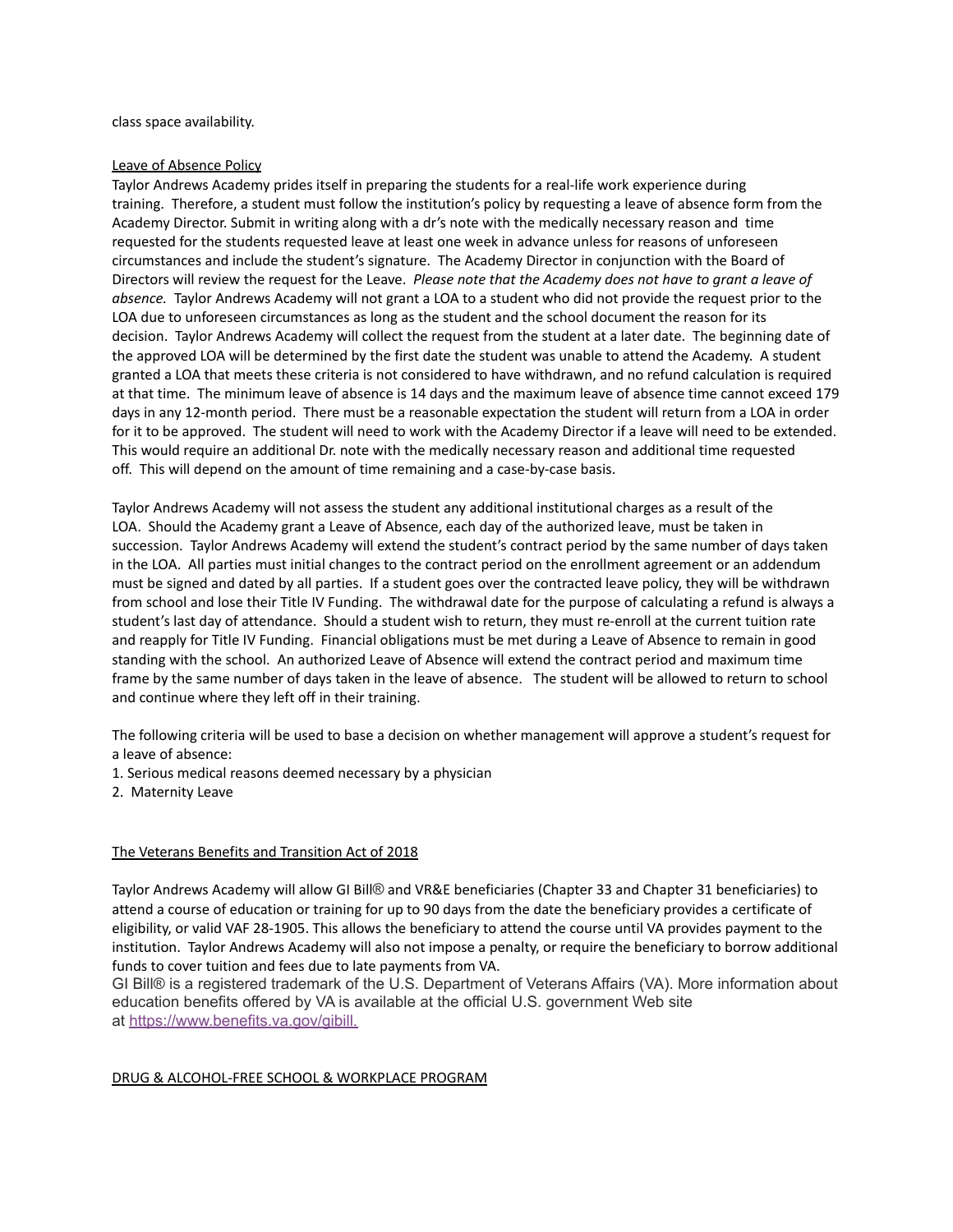TAA prides itself on providing a drug and alcohol free environment. We recognize that substance abuse is a threat to the safety, health and job performance of its employees and students. At TA, the illicit use of drugs and/or alcohol by staff or students is strictly prohibited. Also, the manufacture, distribution, dispensation, possession, sale, purchase, offer to buy or sell, or use of alcohol, illegal drugs or related paraphernalia are the illegal use of any drugs (including the misuse of prescription drugs) at TA or while engaged in the course curriculum is strictly prohibited.

The Academy also prohibits such conduct during non-curriculum time to the extent that, in the judgment of TA, it impairs a student's or staff member's ability to progress through the curriculum, threatens the reputation and/or integrity of the Academy or violates the law. Any student or staff member who violates this policy is subject to suspension, legal sanctions and/or termination from school or work. Drug and/or alcohol testing may be requested at the expense of the student or employee if the person is suspected of illicit drug or alcohol usage. Reasonable suspicion means tests may be required if there is any of the following: Observable (actual use, possession, odors, abnormal behavior or physical characteristics; or a drug-related investigation, arrest or conviction or an investigation of theft).

Any student or staff member who has illegal possession or engages in the illicit use of drugs or alcohol is also subject to criminal prosecution. TA will refer violators to the appropriate authorities for investigation and will be immediately removed from duty or class and subject to disciplinary action up to and including termination.

Students or staff members who use prescription drugs should follow the prescribing physician's directions for use and all prescriptions are to be kept in the prescription bottle with the appropriate name of the user. If use of a prescription drug may impair your performance or affect safety while performing course-related services, you should notify a Director immediately so the Academy can take whatever action it finds appropriate to protect your safety and that of other students and clients. Any staff member or student who violates this policy is subject to suspension or expulsion from the program.

In regards to alcohol, as a condition of employment, or enrollment staff members and students are held to the same policy. For an employee or student to use alcohol, while on TAA time or on TAA business, or to report to work or attend class under the influence of alcohol is grounds for termination. A student or employee is considered to be in violation of this policy when he or she is working or attending class and has a breath, blood or urine alcohol result greater than or equal to .04%. A prospective employee or student applicant who has a positive test or "refusal to test" will not be further considered for employment.

TAA is required to provide information to its students, and employees to prevent drug and alcohol abuse. The school is required to review its program once every two years to determine its effectiveness and to ensure that its sanctions are being enforced. This material must be distributed annually and must be distributed to any new students and employees.

The use of illicit drugs and alcohol can cause numerous health issues. For more information about the effect of alcohol and drug abuse, please visit [www.drugfree.org](http://www.drugfree.org). For descriptions of health risks, please visit: www.health.utha.gov, www.drugabuse.gov, or [www.dsamh.utah.gov.](http://www.dsamh.utah.gov) For descriptions of applicable legal sanctions under state, local, and federal law, please visit: www.utah.gov or www.utcourts.utah.gov.

#### Definitions

*"Alcohol"* means the intoxicating agent in beverage alcohol, ethyl alcohol, or other low molecular weight alcohols including methyl and isopropyl alcohol.

*"Alcohol Use"* means the drinking or swallowing of any beverage, liquid mixture or preparation (including any medication), containing alcohol.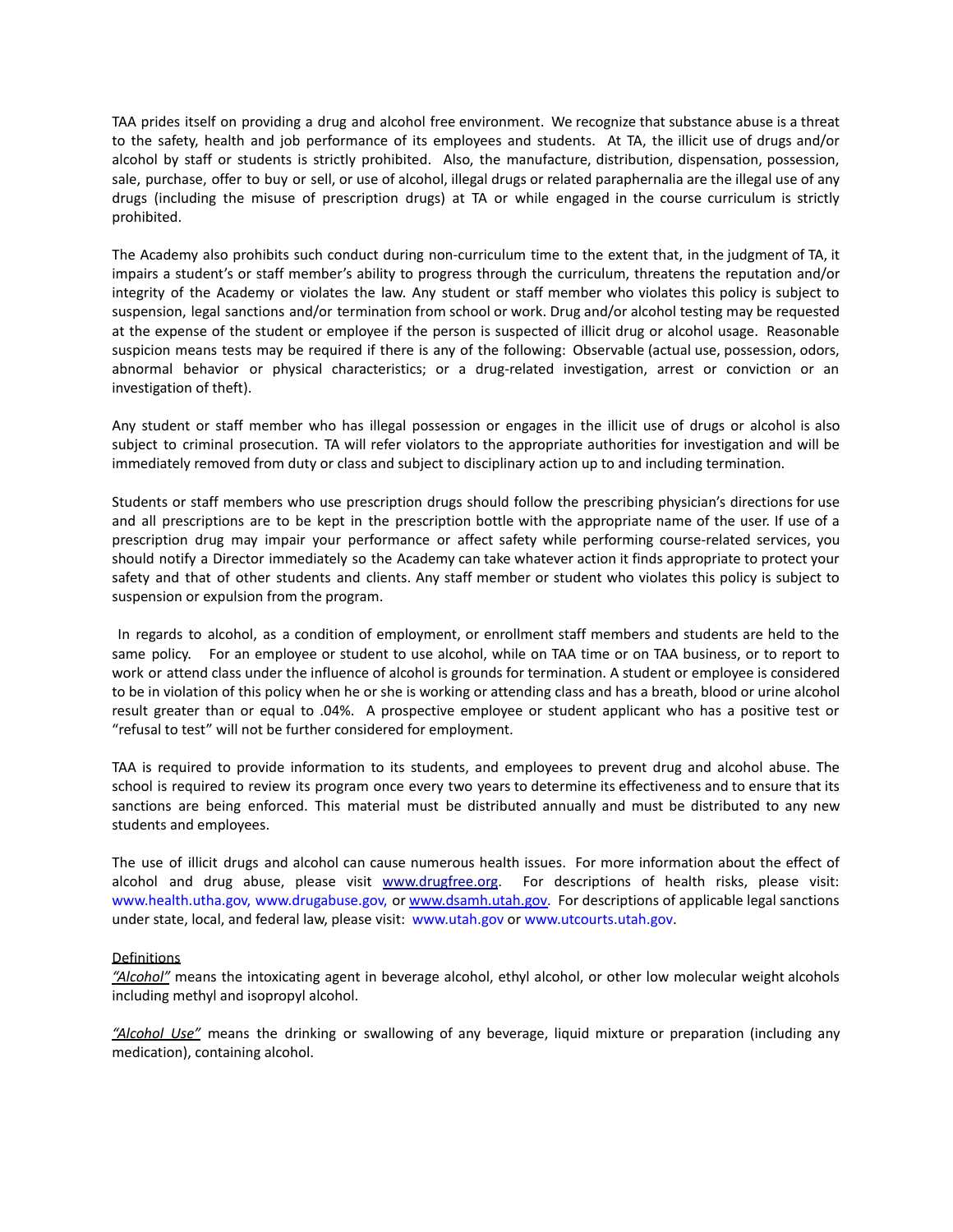*"Alcohol Testing"* means to be tested by a certified breath-alcohol technician, using a DOT approved breath testing device or a DOT approved initial screening device. Blood and urine alcohol testing may also be used at the discretion of the employer.

*"Controlled Substance or Drug"* means any prescribed drug or controlled substance including those assigned by 21 U.S.C. 802 and includes all substances listed on Schedule 1, through Schedule V., as they may be revised from time-to-time (21 CFR 1308), including but not limited to: Marijuana Benzodiazepines Narcotics Cocaine Barbiturates Phencyclidine (PCP) Amphetamines Opiates Other Hallucinogens

*"Drug Testing" or "Drug Test"* means the scientific analysis for the presence of drugs or their metabolites in specimens from the human body. Analysis will include separate screening and confirmation tests.

*"Employee"* means any person or officer in the service of the employer for compensation.

*"Prospective Employee"* means any person who has made a written or oral application to become an employee of the Company.

*"Reasonable Suspicion"* means an articulated belief, based on recorded specific facts and observations, and reasonable inference drawn from those facts and observations, that an employee or student is in violation of this policy.

*"Use"* means to consume, sell, purchase, manufacture, distribute, and be under the influence of, report to work under the influence of, or be in possession of drugs or alcohol. The term use shall also include the presence of drugs or alcohol in the body of an employee or student, including the presence as a metabolite, the use of a prescription drug without a valid prescription from a health care provider and not using a prescription drug as prescribed by the authorizing health care provider.

*"Positive Drug Test"* means the drug test levels on both the screening test and the confirmation test are at or above the level recognized as positive by the U.S Department of Health and Human Services, in its Mandatory Guidelines for Federal Workplace Drug Testing Programs, or the standard cutoff levels set by the laboratory; and the MRO has verified the test results as positive.

*"Positive Alcohol Test"* means test levels on both the initial test and the confirmation test are .04 percent or greater (.04 gm. /210 liters of air or .04 gm. /deciliter of blood or .04 mg/ml of urine) "Adulterated" means a specimen that contains a substance that is not expected to be present in human urine, or contains a substance expected to be present but is at a concentration so high that it is not consistent with human urine.

*"Actual knowledge"* means knowledge by a supervisor that an employee/student has used alcohol or controlled substances based on the supervisor's direct observation of the individual, or an individual's admission of alcohol or controlled substance use. Direct observation as used in this definition means observation of alcohol or drug use and does not include observation of behavior or physical characteristics sufficient to warrant a reasonable suspicion test.

*Medical Review Officer (MRO)* In the case of a "Positive, Adulterated, Substituted, or invalid" test result, the employee/student or prospective employee/student shall be so advised by the MRO, by telephone, on a confidential basis, prior to the reporting of the results to the designated Taylor Andrews officials(s). The employee/student shall have the right to discuss and explain the results, including the right to advise the MRO of any medication prescribed by his/her physician, which may have affected the results of the test. The MRO shall also review the chain-of-custody documentation to ensure compliance with normal chain-of-custody procedures. The MRO can report a non-negative test to TAA, without interviewing the individual if:

A. An individual has expressly declined the opportunity to discuss the test result with the MRO.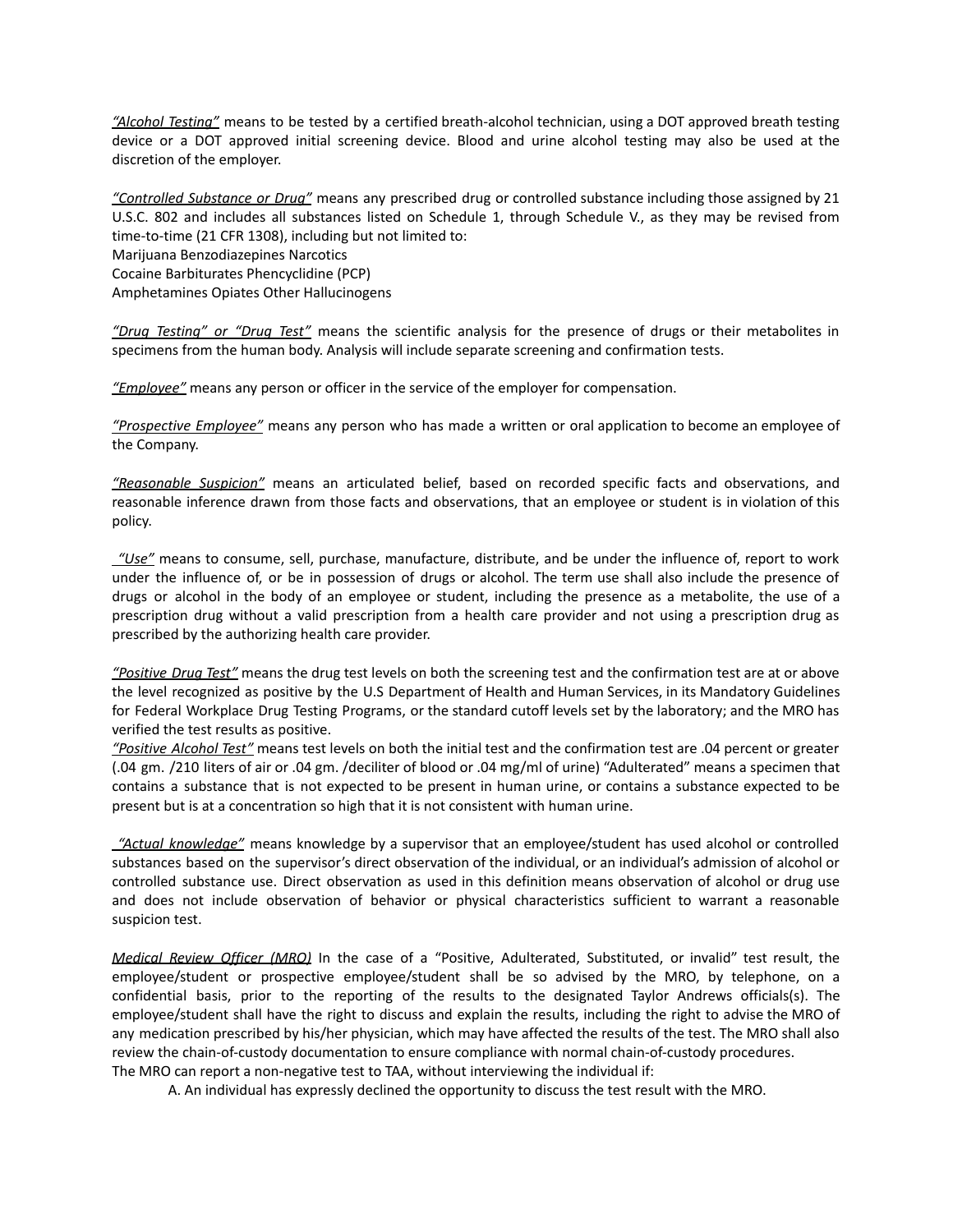B. Taylor Andrews has successfully made and documented a contact with the individual and instructed the employee/student to contact the MRO and more than 72 hours have passed since the time the Company contacted the individual.

C. If neither the Company nor the MRO, after making and documenting all reasonable efforts, has been able to contact the employee/student within 10 days of the date on which the MRO receives the confirmed test result from the laboratory.

#### *Contesting a Test Result*

If an employee, student or applicant believes the laboratory analysis is in error, he/she will have 72 hours to request the re-analysis of the original urine specimen that was verified as positive, adulterated or substituted. Re-analysis will be on the original specimen only and must be performed by a SAMHSA-certified laboratory. The cost of re-analysis is at employee/student expense.

If the secondary laboratory does not detect the same controlled substance, the individual will be reimbursed the cost of re-analysis is at employee/student expense. If the secondary laboratory does not detect the same controlled substance, the individual will be reimbursed the cost of re-analysis.

An employee who has test results other than negative shall have the right to request in writing, from the employer, a copy of the laboratory report.

#### *Specimen Collection Procedures*

All specimens collected will be done in conformity with Company policy and shall be conducted in accordance with the requirements of Title 34, Chapter 38 of the Utah Code Annotated. Urine and breath alcohol samples will be collected by individuals trained to follow DOT's collection procedures and in accordance with specific laboratory collection procedures not covered by DOT procedures.

All drug tests, alcohol tests and sample collection procedures shall be performed under reasonable and sanitary conditions and in such a manner as to respect the privacy of the individual being tested, as well as prevent tampering or misidentification of the sample. A sample, which the specimen collector believes could reasonably have been tampered with, requires the immediate "observed" recollection of another sample.

#### *Dilute Specimen Procedures*

Specimens which the laboratory reports as "dilute," specific gravity less than 1.003, & creatinine level less than 20 mg/dl may be considered invalid. The employee/student may be required to give a second specimen.

#### *Confidentiality*

All Drug & Alcohol test results will remain confidential to the extent required or allowed by law. TAA management will determine which persons within the company, or agents of the school, have a need to know individual test results. Test and other records will be maintained in a secure manner so that disclosure of confidential and/or medical information to unauthorized persons does not occur.

#### **Health Risks Associated with the use of illicit drugs and alcohol**

*Alcohol:* Malnutrition, high blood pressure, damage to liver, heart and pancreas,; neurological brain damage; birth defects.

*Amphetamines (speed, benny's, crystal):* Insomnia; loss of appetite; "crash" when effects wear off; paranoia; destruction of nerve cells in the brain, heart attack and stroke.

*Cocaine (Coke):* Sinus problems; mood swings; depression; paranoia; severe "crash" when effects wear off; nausea, vomiting and sore throat; fatigue, insomnia; nosebleeds; nasal ulcers; strokes and epileptic seizures.

*Crack ("Rock"):* Instant addition or within one to several weeks; rapid heartbeat; high blood pressure, lung problems, seizures and death.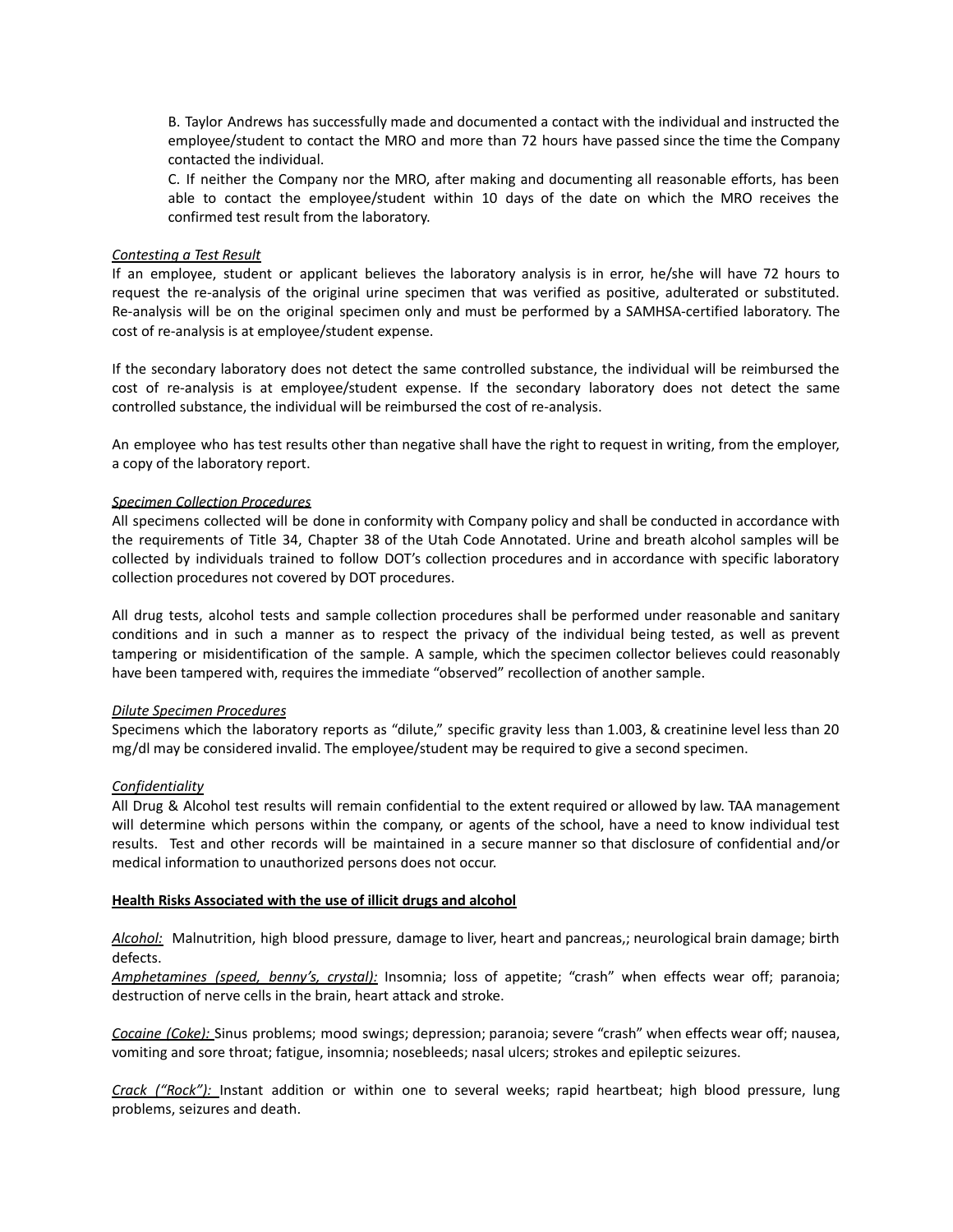*Heroin ("Junk," "Smack"):* Skin abscesses; heart inflammation; increased risk of infection, hepatitis, AIDS; depression of the central nervous system, resulting in respiratory failure, convulsion and death.

*Inhalants:* Respiratory depression and death from anesthetics; fatal aplastic anemia, liver and brain damage from glue or benzene sniffing; "sudden sniffing death" from aerosol propellants; acute psychological effects and brain damage from volatile inhalants.

*LSD ("Acid"):* Emotional imbalance and dreamlike states while awake; distortion of vision; impaired judgment; altered perception of time and space; brain damage.

*Marijuana ("Grass," "Pot," "Weed"):* Weakened immune system; impaired psychomotor functions; impaired learning ability and memory; lung damage; birth defects.

*PCP ("Angel Dust"):* Occurrence of accidents and injuries; inducements of a catatonic state; inducement of a psychotic state; brain damage.

#### CAMPUS SECURITY AND CRIME REPORTING

In accordance with the Jeanne Clery Disclosure Crime Awareness and Campus Security Act of 1990, TAA collects campus crime statistics and prepares this report for distribution to all students, employees, and applicants for enrollment or employment.

This report is distributed annually on or before October  $1<sup>st</sup>$  of each calendar year to all current and prospective students and employees. All data in this report is information from the West Jordan, Orem and Southgate Police Department. In addition, the report is provided to all individuals during enrollment or employment orientation that is conducted with each start class or upon hiring a new employee. At that time, students and employees review the report and receive a description of the campus security procedures and further information regarding the prevention of crimes. Campus crime, arrest and referral statistics include those reported to the West Jordan, Provo, and Southgate PD, and the Taylor Andrews Academy designated campus officials. Any individual can request a copy of this report at any time.

Annually on or before October 1st of each year, a Director from Taylor Andrews will compile a crime statistics report from the incident and crime reports given to the campus security authorities. TA will annually submit the security report each year after the letter and certificate requesting it is sent to the TA director. The crime statistics will be sent to the department of education each year upon the receipt of a letter requesting the crime reports. This information will be uploaded to [http://surveys.ope.ed.gov/security.](http://surveys.ope.ed.gov/security)

Crime statistics from the area surrounding TA will also be requested from the West Jordan, Provo, and Southgate PD and will be disclosed in the annual crime report. On or before October 1st of each year an announcement in a scheduled meeting will be presented to all enrolled students, giving the web site address to access this updated report. Directors and other staff members will be notified via company email. Copies of this report may also be obtained through the Student Service Directors office.

At TAA, we strive to work together with local law enforcement to provide a safe environment that will allow our students to prepare for an incredible career. The school encourages all students and employees to be responsible for their own security and the security of others. The school does not employ campus security officials. Therefore, the security of the campus is the direct responsibility of each employee and Director. No such individuals have the authority to make arrests.

All individuals are requested to report immediately any known criminal offense or other emergency occurring on campus to the school administration at the administration office. All individuals are encouraged to promptly report all crimes to appropriate police agencies. The campus administration will report all known criminal offenses to the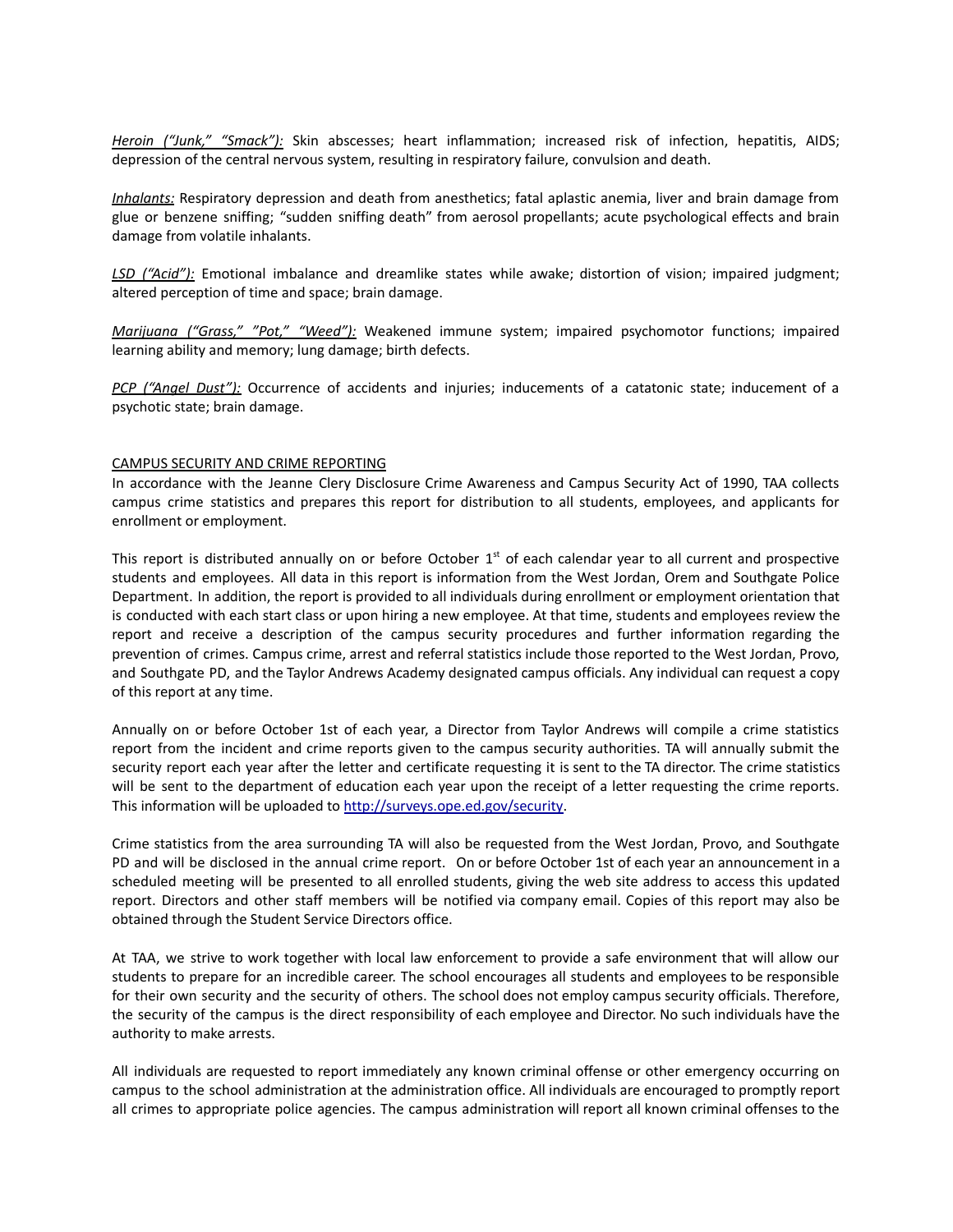local law enforcement authorities. The school has no policy or procedure regarding confidential crime reporting in relation to crime statistics reporting. Any off campus events are supervised by campus employees. Therefore, the school will monitor and report criminal activity at such events to local law enforcement authorities. No student will have access to the campus facility, other than the parking area, at any time unless supervised by a staff member. Everyone should remember that personal safety begins with you. The following should be considered:

- 1. When walking on campus, be aware of who and what is around you. Try not to walk alone.
- 2. Do not carry large amounts of cash.
- 3. Keep your motor vehicle in good running condition. Always lock your car and remove all packages and any valuables which are visible.
- 4. Do not leave books or personal property unattended in the classroom.

The following criminal offenses for West Jordan, Provo and Southgate occurred on campus during the calendar year 2021 and the 2 previous years. (*Campus* is defined as "any building or property owned or controlled by the school within the same contiguous geographic area and used by the school in direct support of or related to its educational purpose." There are no buildings or properties owned or controlled by the school's student organizations which are recognized by this institution.)

### WEST JORDAN ON CAMPUS TYPE OF CRIMINAL OFFENSE # OF OCCURRENCES # OF ARRESTS

|    |                                   | 2019           | 2020           | 2021           |
|----|-----------------------------------|----------------|----------------|----------------|
|    | Criminal Offenses-On campus       |                |                |                |
| a. | Murder/Non-negligent manslaughter | 0 <sub>0</sub> | 0 <sub>0</sub> | 0 <sub>0</sub> |
| b. | Negligent manslaughter            | 0 <sub>0</sub> | 0 <sub>0</sub> | 0 <sub>0</sub> |
| c. | Rape                              | 0 <sub>0</sub> | 0 <sub>0</sub> | 0 <sub>0</sub> |
| d. | Fondling                          | 0 <sub>0</sub> | 0 <sub>0</sub> | 0 <sub>0</sub> |
| e. | Incest                            | 00             | 0 <sub>0</sub> | 0 <sub>0</sub> |
| f. | Statutory rape                    | 0 <sub>0</sub> | 0 <sub>0</sub> | 0 <sub>0</sub> |
| g. | Robbery                           | 0 <sub>0</sub> | 0 <sub>0</sub> | 0 <sub>0</sub> |
| h. | Aggravated assault                | 0 <sub>0</sub> | 0 <sub>0</sub> | 0 <sub>0</sub> |
| i. | <b>Burglary</b>                   | 01             | 0 <sub>0</sub> | 0 <sub>0</sub> |
| j. | Motor vehicle theft               | 0 <sub>0</sub> | 0 <sub>0</sub> | 0 <sub>0</sub> |
| k. | Arson                             | 0 <sub>0</sub> | 0 <sub>0</sub> | 0 <sub>0</sub> |
|    | Hate Crimes-On campus             |                |                |                |
| а. | Murder/Non-negligent manslaughter | 0 <sub>0</sub> | 0 <sub>0</sub> | 0 <sub>0</sub> |
| b. | Rape                              | 00             | 0 <sub>0</sub> | 0 <sub>0</sub> |
| c. | Fondling                          | 0 <sub>0</sub> | 0 <sub>0</sub> | 0 <sub>0</sub> |
| d. | Incest                            | 0 <sub>0</sub> | 0 <sub>0</sub> | 0 <sub>0</sub> |
| e. | Statutory rape                    | 0 <sub>0</sub> | 0 <sub>0</sub> | 0 <sub>0</sub> |
| f. | Robbery                           | 0 <sub>0</sub> | 0 <sub>0</sub> | 0 <sub>0</sub> |
| g. | Aggravated assault                | 00             | 0 <sub>0</sub> | 0 <sub>0</sub> |
| h. | <b>Burglary</b>                   | 0 <sub>0</sub> | 0 <sub>0</sub> | 0 <sub>0</sub> |
| i. | Motor vehicle theft               | 0 <sub>0</sub> | 0 <sub>0</sub> | 0 <sub>0</sub> |
| j. | Arson                             | 0 <sub>0</sub> | 0 <sub>0</sub> | 0 <sub>0</sub> |
| k. | Simple assault                    | 0 <sub>0</sub> | 0 <sub>0</sub> | 00             |
| I. | Larceny-theft                     | 0 <sub>0</sub> | 0 <sub>0</sub> | 00             |
| m. | Intimidation                      | 0 <sub>0</sub> | 0 <sub>0</sub> | 00             |
| n. | Destruction/damage/vandalism      | 0 <sub>0</sub> | 0 <sub>0</sub> | 0 <sub>0</sub> |
|    | of property                       |                |                |                |
|    | <b>VAWA Offenses- On Campus</b>   |                |                |                |
| a. | Domestic violence                 | 0 <sub>0</sub> | 0 <sub>0</sub> | 0 <sub>0</sub> |
| b. | Dating violence                   | 0 <sub>0</sub> | 0 <sub>0</sub> | 0 <sub>0</sub> |
| c. | Stalking                          | 0 <sub>0</sub> | 0 <sub>0</sub> | 0 <sub>0</sub> |
|    | <b>Arrest- On Campus</b>          |                |                |                |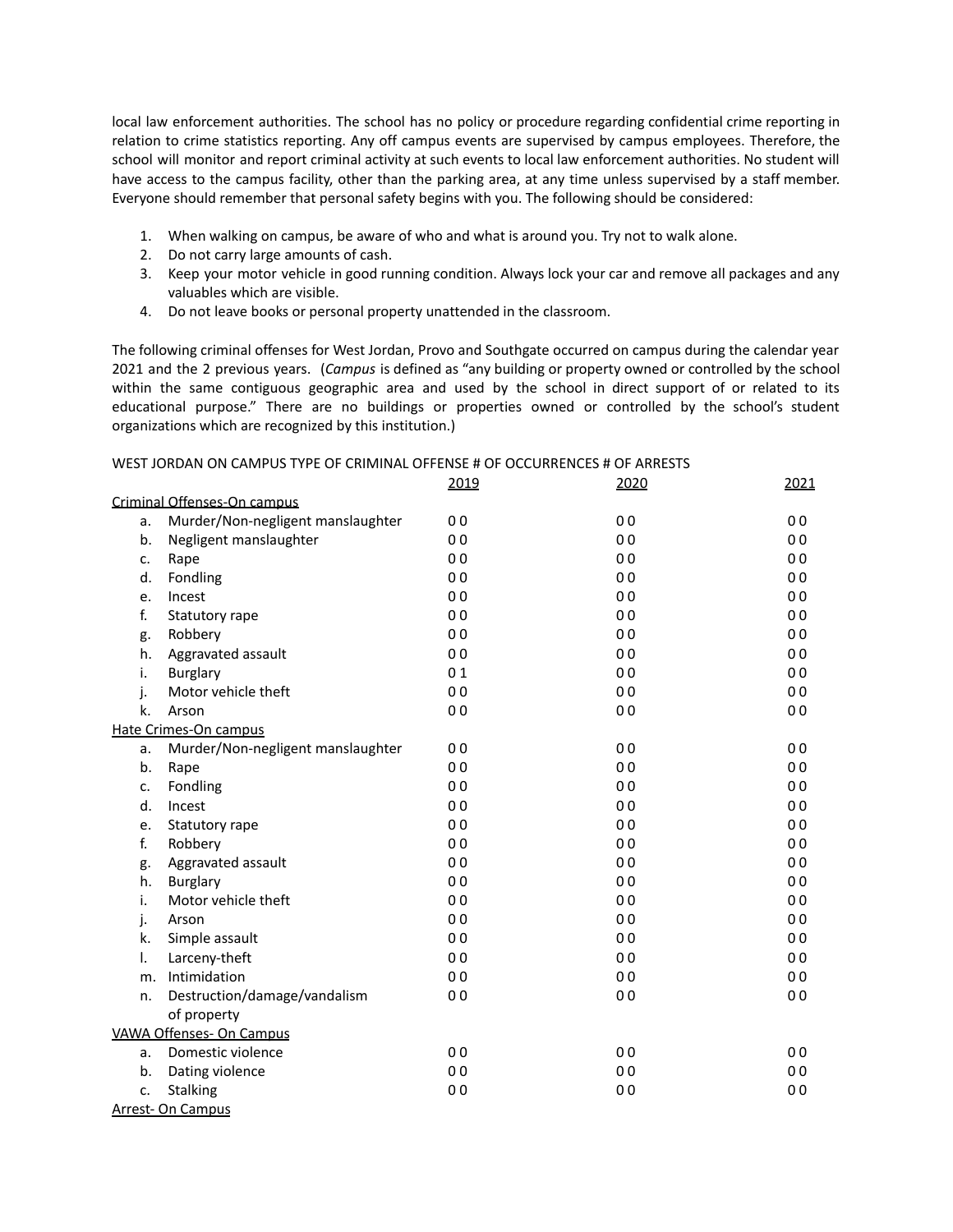| а. | Weapons: carrying, possessing, ect. | 00 | 00             | 00             |
|----|-------------------------------------|----|----------------|----------------|
| b. | Drug abuse violations               | 00 | 00             | 00             |
|    | Liquor law violations               | 00 | 0 <sub>0</sub> | 0 <sub>0</sub> |
|    | Disciplinary Actions- On Campus     |    |                |                |
| а. | Weapons: carrying, possessing, ect. | 00 | 0 <sub>0</sub> | 00             |
| b. | Drug abuse violations               | 00 | 00             | 00             |
|    | Liquor law violations               | 00 | 0 <sub>0</sub> | 00             |
|    | <b>Unfound Crimes</b>               |    |                |                |
| a. | Total unfound crimes                | 00 | 00             | 00             |

## OREM/PROVO ON CAMPUS TYPE OF CRIMINAL OFFENSE # OF OCCURRENCES # OF ARRESTS \*August 2019 the Orem Campus moved to Provo.

|              |                                        | 2019           | 2020           | 2021           |
|--------------|----------------------------------------|----------------|----------------|----------------|
|              | Criminal Offenses-On campus            |                |                |                |
| $\mathsf{L}$ | Murder/Non-negligent manslaughter      | 0 <sub>0</sub> | 0 <sub>0</sub> | 00             |
| m.           | Negligent manslaughter                 | 0 <sub>0</sub> | 0 <sub>0</sub> | 00             |
| n.           | Rape                                   | 0 <sub>0</sub> | 0 <sub>0</sub> | 00             |
| о.           | Fondling                               | 0 <sub>0</sub> | 0 <sub>0</sub> | 00             |
| p.           | Incest                                 | 0 <sub>0</sub> | 0 <sub>0</sub> | 0 <sub>0</sub> |
| q.           | Statutory rape                         | 0 <sub>0</sub> | 0 <sub>0</sub> | 0 <sub>0</sub> |
| r.           | Robbery                                | 0 <sub>0</sub> | 0 <sub>0</sub> | 00             |
| s.           | Aggravated assault                     | 0 <sub>0</sub> | 0 <sub>0</sub> | 0 <sub>0</sub> |
| t.           | <b>Burglary</b>                        | 0 <sub>0</sub> | 0 <sub>0</sub> | 00             |
| u.           | Motor vehicle theft                    | 0 <sub>0</sub> | 0 <sub>0</sub> | 00             |
| v.           | Arson                                  | 0 <sub>0</sub> | 0 <sub>0</sub> | 0 <sub>0</sub> |
|              | Hate Crimes-On campus                  |                |                |                |
| о.           | Murder/Non-negligent manslaughter      | 0 <sub>0</sub> | 0 <sub>0</sub> | 00             |
| p.           | Rape                                   | 0 <sub>0</sub> | 0 <sub>0</sub> | 0 <sub>0</sub> |
| q.           | Fondling                               | 0 <sub>0</sub> | 0 <sub>0</sub> | 0 <sub>0</sub> |
| r.           | Incest                                 | 0 <sub>0</sub> | 0 <sub>0</sub> | 0 <sub>0</sub> |
| s.           | Statutory rape                         | 0 <sub>0</sub> | 0 <sub>0</sub> | 0 <sub>0</sub> |
| t.           | Robbery                                | 0 <sub>0</sub> | 0 <sub>0</sub> | 0 <sub>0</sub> |
| u.           | Aggravated assault                     | 0 <sub>0</sub> | 0 <sub>0</sub> | 0 <sub>0</sub> |
| v.           | <b>Burglary</b>                        | 0 <sub>0</sub> | 0 <sub>0</sub> | 00             |
| w.           | Motor vehicle theft                    | 0 <sub>0</sub> | 0 <sub>0</sub> | 00             |
| х.           | Arson                                  | 0 <sub>0</sub> | 0 <sub>0</sub> | 0 <sub>0</sub> |
| у.           | Simple assault                         | 0 <sub>0</sub> | 0 <sub>0</sub> | 00             |
| Z.           | Larceny-theft                          | 0 <sub>0</sub> | 0 <sub>0</sub> | 00             |
|              | aa. Intimidation                       | 0 <sub>0</sub> | 0 <sub>0</sub> | 00             |
|              | bb. Destruction/damage/vandalism       | 0 <sub>0</sub> | 0 <sub>0</sub> | 0 <sub>0</sub> |
|              | of property                            |                |                |                |
|              | <b>VAWA Offenses- On Campus</b>        |                |                |                |
| d.           | Domestic violence                      | 0 <sub>0</sub> | 0 <sub>0</sub> | 00             |
| e.           | Dating violence                        | 0 <sub>0</sub> | 0 <sub>0</sub> | 00             |
| f.           | <b>Stalking</b>                        | 0 <sub>0</sub> | 0 <sub>0</sub> | 0 <sub>0</sub> |
|              | <b>Arrest- On Campus</b>               |                |                |                |
| d.           | Weapons: carrying, possessing, ect.    | 0 <sub>0</sub> | 0 <sub>0</sub> | 0 <sub>0</sub> |
| e.           | Drug abuse violations                  | 01             | 0 <sub>0</sub> | 00             |
| f.           | Liquor law violations                  | 0 <sub>0</sub> | 0 <sub>0</sub> | 0 <sub>0</sub> |
|              | <b>Disciplinary Actions- On Campus</b> |                |                |                |
| d.           | Weapons: carrying, possessing, ect.    | 0 <sub>0</sub> | 0 <sub>0</sub> | 00             |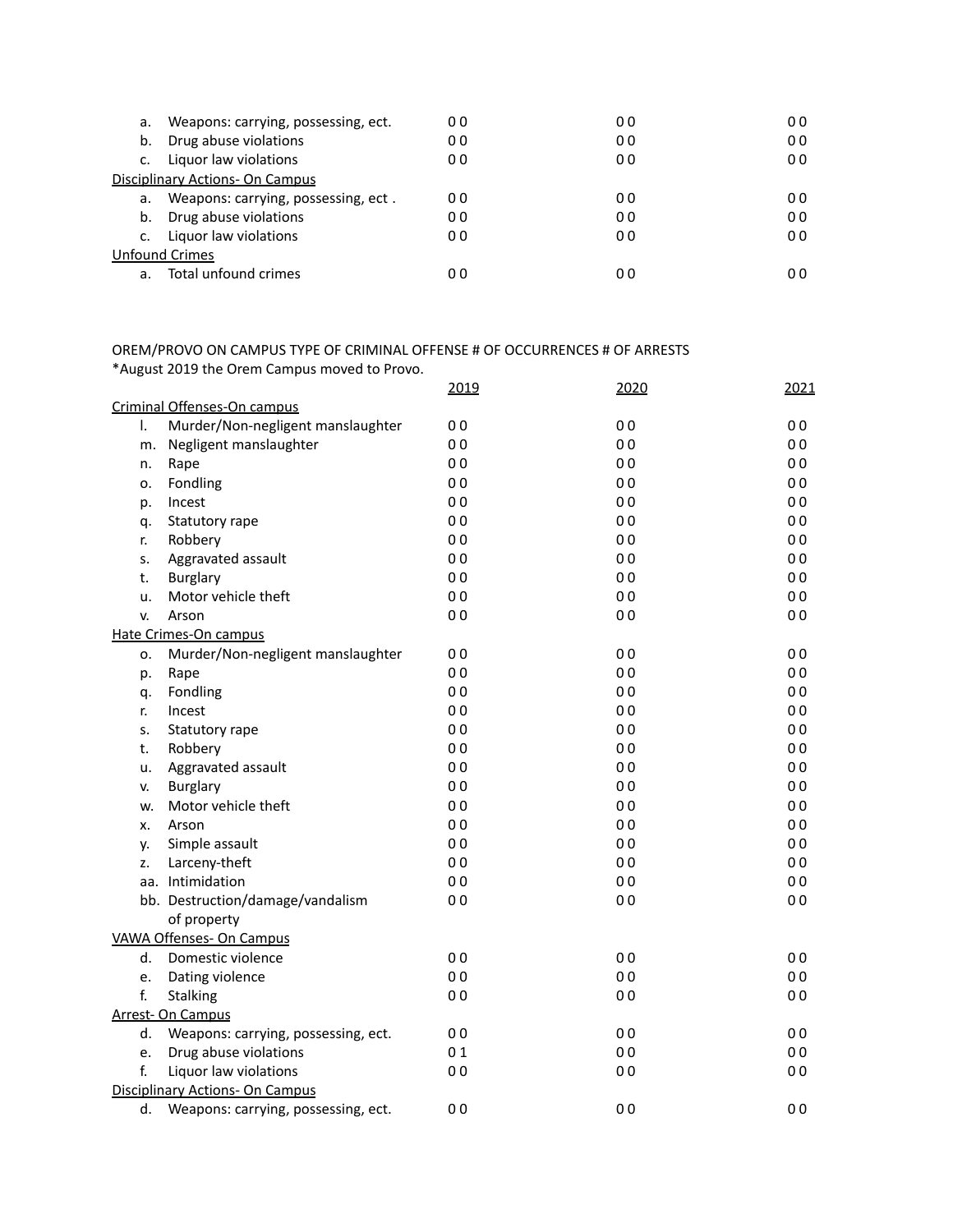| e. Drug abuse violations | 00  | 00  | 00  |
|--------------------------|-----|-----|-----|
| f. Liguor law violations | 00  | 00  | 0 0 |
| <b>Unfound Crimes</b>    |     |     |     |
| b. Total unfound crimes  | 0 O | ი ი | ი ი |

| SOUTHGATE ON CAMPUS TYPE OF CRIMINAL OFFENSE # OF OCCURRENCES # OF ARRESTS |      |                |                |
|----------------------------------------------------------------------------|------|----------------|----------------|
|                                                                            | 2019 | 2020           | 2021           |
| Criminal Offenses-On campus                                                |      |                |                |
| Murder/Non-negligent manslaughter<br>W.                                    | N/A  | 0 <sub>0</sub> | 0 <sub>0</sub> |
| Negligent manslaughter<br>х.                                               | N/A  | 0 <sub>0</sub> | 0 <sub>0</sub> |
| Rape<br>у.                                                                 | N/A  | 0 <sub>0</sub> | 0 <sub>0</sub> |
| Fondling<br>z.                                                             | N/A  | 0 <sub>0</sub> | 0 <sub>0</sub> |
| aa. Incest                                                                 | N/A  | 0 <sub>0</sub> | 0 <sub>0</sub> |
| bb. Statutory rape                                                         | N/A  | 0 <sub>0</sub> | 0 <sub>0</sub> |
| cc. Robbery                                                                | N/A  | 0 <sub>0</sub> | 0 <sub>0</sub> |
| dd. Aggravated assault                                                     | N/A  | 0 <sub>0</sub> | 0 <sub>0</sub> |
| ee. Burglary                                                               | N/A  | 0 <sub>0</sub> | 0 <sub>0</sub> |
| ff.<br>Motor vehicle theft                                                 | N/A  | 0 <sub>0</sub> | 00             |
| gg. Arson                                                                  | N/A  | 0 <sub>0</sub> | 0 <sub>0</sub> |
| Hate Crimes-On campus                                                      |      |                |                |
| cc. Murder/Non-negligent manslaughter                                      | N/A  | 0 <sub>0</sub> | 00             |
| dd. Rape                                                                   | N/A  | 0 <sub>0</sub> | 0 <sub>0</sub> |
| ee. Fondling                                                               | N/A  | 0 <sub>0</sub> | 0 <sub>0</sub> |
| ff.<br>Incest                                                              | N/A  | 0 <sub>0</sub> | 0 <sub>0</sub> |
| gg. Statutory rape                                                         | N/A  | 0 <sub>0</sub> | 00             |
| hh. Robbery                                                                | N/A  | 0 <sub>0</sub> | 00             |
| Aggravated assault<br>ii.                                                  | N/A  | 0 <sub>0</sub> | 0 <sub>0</sub> |
| jj.<br>Burglary                                                            | N/A  | 0 <sub>0</sub> | 0 <sub>0</sub> |
| kk. Motor vehicle theft                                                    | N/A  | 0 <sub>0</sub> | 0 <sub>0</sub> |
| Ш.<br>Arson                                                                | N/A  | 0 <sub>0</sub> | 0 <sub>0</sub> |
| Simple assault<br>mm.                                                      | N/A  | 0 <sub>0</sub> | 0 <sub>0</sub> |
| nn. Larceny-theft                                                          | N/A  | 0 <sub>0</sub> | 0 <sub>0</sub> |
| oo. Intimidation                                                           | N/A  | 0 <sub>0</sub> | 0 <sub>0</sub> |
| pp. Destruction/damage/vandalism                                           | N/A  | 0 <sub>0</sub> | 0 <sub>0</sub> |
| of property                                                                |      |                |                |
| <b>VAWA Offenses- On Campus</b>                                            |      |                |                |
| Domestic violence<br>g.                                                    | N/A  | 0 <sub>0</sub> | 0 <sub>0</sub> |
| h.<br>Dating violence                                                      | N/A  | 0 <sub>0</sub> | 0 <sub>0</sub> |
| i.<br><b>Stalking</b>                                                      | N/A  | 0 <sub>0</sub> | 0 <sub>0</sub> |
| <b>Arrest- On Campus</b>                                                   |      |                |                |
| Weapons: carrying, possessing, ect.<br>g.                                  | N/A  | 0 <sub>0</sub> | 00             |
| Drug abuse violations<br>h.                                                | N/A  | 0 <sub>0</sub> | 0 <sub>0</sub> |
| Liquor law violations<br>i.                                                | N/A  | 0 <sub>0</sub> | 0 <sub>0</sub> |
| <b>Disciplinary Actions- On Campus</b>                                     |      |                |                |
| Weapons: carrying, possessing, ect.<br>g.                                  | N/A  | 0 <sub>0</sub> | 0 <sub>0</sub> |
| Drug abuse violations<br>h.                                                | N/A  | 0 <sub>0</sub> | 0 <sub>0</sub> |
| Liquor law violations<br>i.                                                | N/A  | 0 <sub>0</sub> | 0 <sub>0</sub> |
| <b>Unfound Crimes</b>                                                      |      |                |                |
| Total unfound crimes<br>c.                                                 | N/A  | 0 <sub>0</sub> | 0 <sub>0</sub> |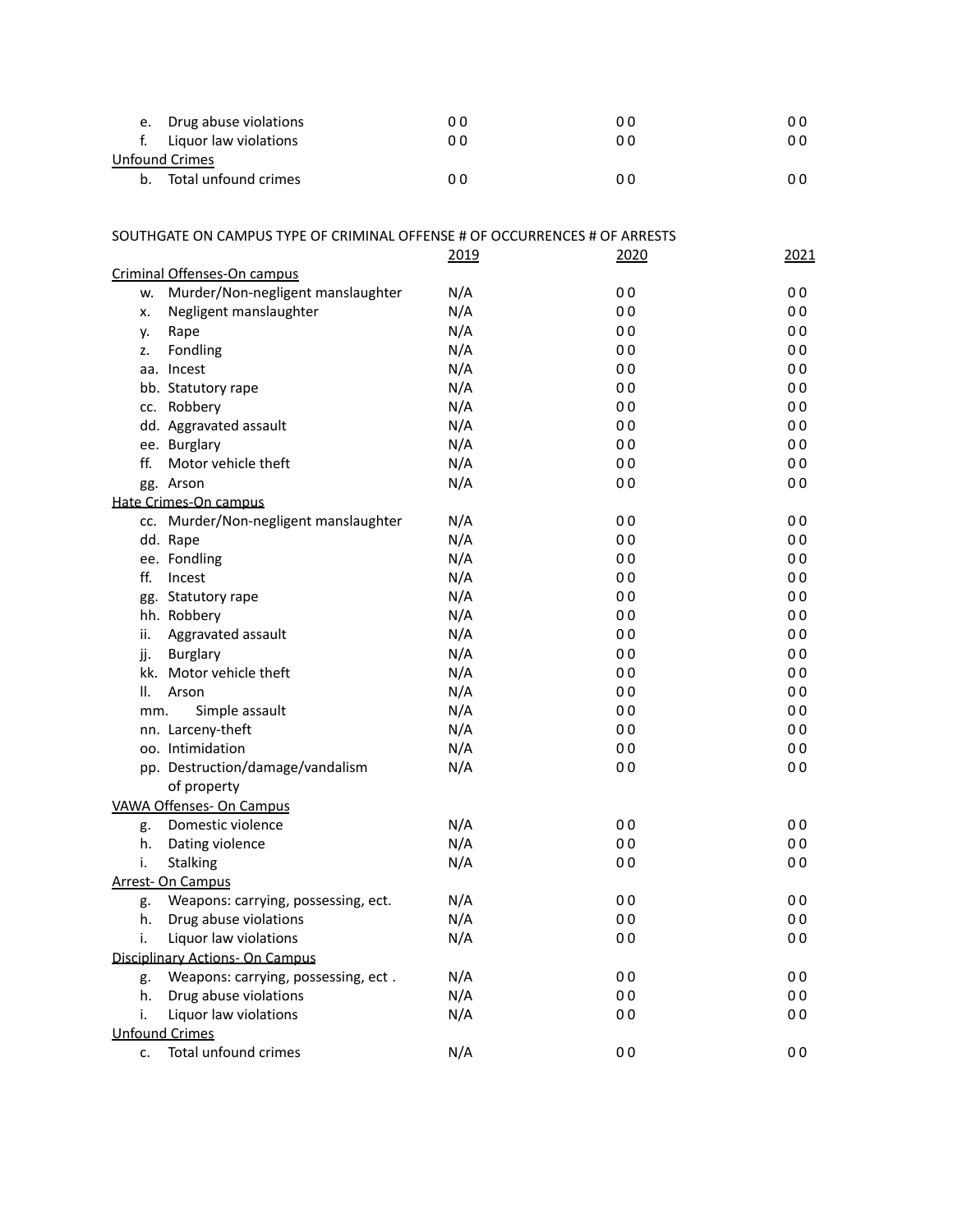In an effort to reduce crime, all employees and students are provided with handouts and procedures geared toward personal protection and the prevention of crime during the orientation process. In addition, periodically, local law enforcement officials and guest speakers are invited to speak to the staff and students about crime prevention methods.

Off-campus services regarding Drug and Alcohol abuse information and treatment, counseling, and mental health include:

- University of Utah Neuropsychiatric Institute: 1-800-446-2673
- The National Institute on Drug Abuse Hotline: 1-800-662-HELP
- The National Institute on Drug Abuse Workplace Helpline: 1-800-843-4971
- The National Clearinghouse for Alcohol and Drug Information: 1-301-468-2600
- Department of Education Regional Centers Drug-Free Schools and Communities

#### **SEX OFFENSES**

#### *Reporting a Sex Offense*

It is the policy at TA to immediately report any sexual offense to the West Jordan, Provo or Southgate Police Department, whether committed on or off campus. It is imperative that victims of any kind of sexual offense report the crime to one of the TA authorities and/or to the PD. It is also important to preserve any and all evidence (i.e. clothing, objects and any other biological evidence) for the proof of a criminal offense.

When sexual assaults are committed off-campus, persons are encouraged to report to the appropriate law enforcement agency, but a student may elect, instead, to report the sexual assault to one of the campus security authorities. Any assault will be immediately reported to the PD.

#### *Things to do if you are a victim of sexual assault:*

- 1. Tell the first person you see and point out the attacker
- 2. Don't shower or bathe
- 3. Report ASSAULT to Police
- 4. Remember all you can about the attacker such as age, height, weight, race, color of eyes-hair-clothes, and type of complexion-pants-shirt-shoes

#### *Disciplinary Action for Sex Offense Convictions*

If a student or a staff member is convicted of a sexual offense, regardless of whether or not the action took place on the TAA campus, that individual is subject to disciplinary actions by TAA. Any student or staff member may be subject to sanctions, which includes at a minimum a suspension leading up to or including termination if convicted of any sex offense, including rape, acquaintance rape or any other forcible or non-forcible sex offenses.

Both the accuser and the accused will be informed of the outcome of any institutional sanctions. Additionally, both the accuser and the accused are entitled to have others present during a disciplinary proceeding.

#### *Hate Crimes*

Taylor Andrews Academy does not condone violence, bullying or hate crimes of any kind. Further, TAA endeavors to safeguard the rights of American citizens that are mandated by the Constitution of the United States, regardless of ethnicity, national origin, religion, gender, sexual identity, disability and political or religious beliefs.

#### *Security Training*

TAA is continually gathering information in order to provide students with safety and security training.

#### **SECURITY TIPS**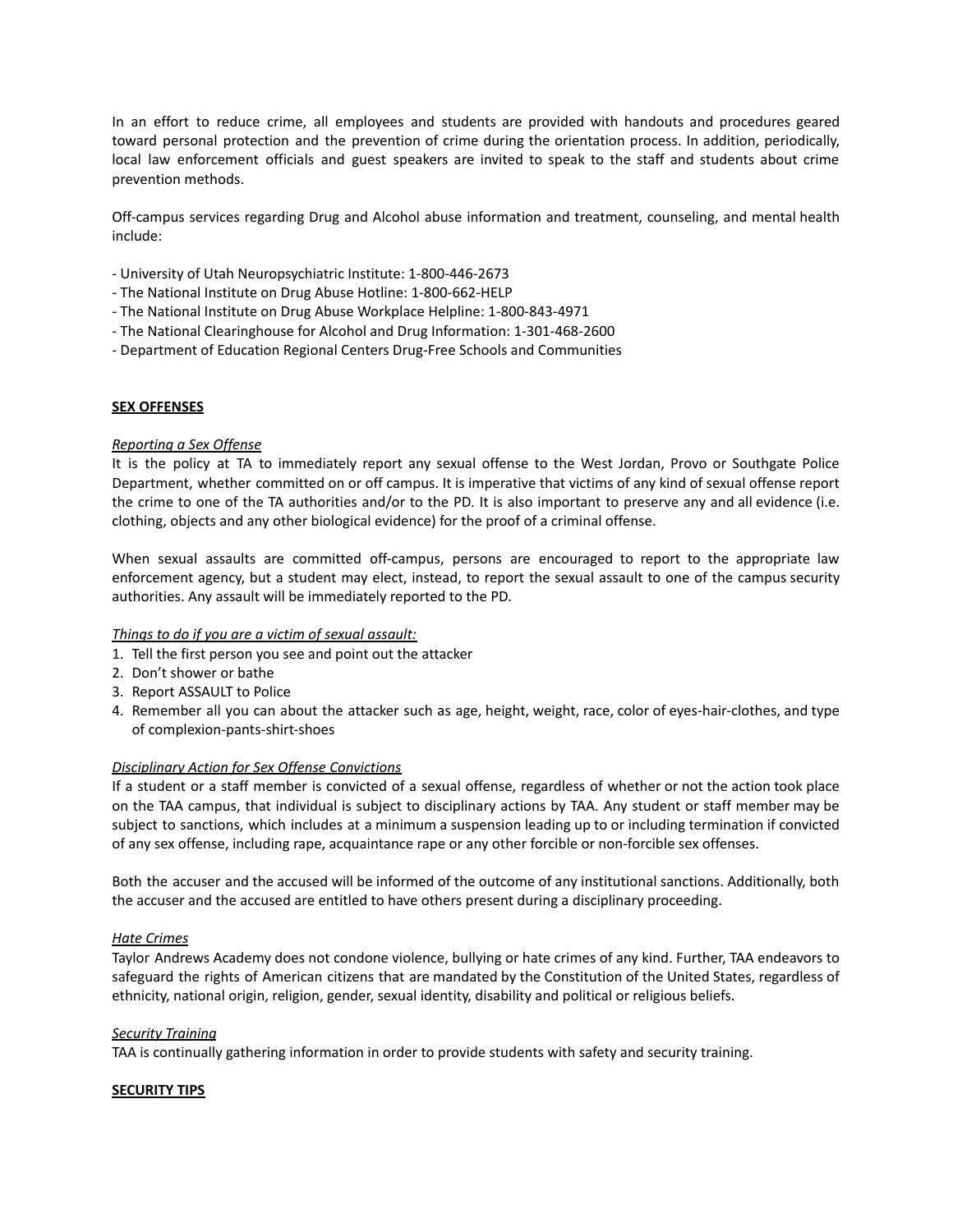## *Personal Safety: Protect yourself*

Prevention is the best protection against crime

- Don't dismiss suspicious people or situations
- Don't put yourself in harm's way; avoid dangerous situations
- Lock your car doors
- Use common sense
- Don't walk alone at night; stay in lighted areas
- Park your vehicle in lighted areas; lock the doors
- Keep valuables out of sight; don't tempt a thief
- Leave personal belongings locked in the trunk of your car while at school
- Don't give out your keys; they can be copied
- Report all crimes and suspicious acts

### *Things to do to reduce the risk*

- Lock doors
- Avoid out-of-the-way places
- Vary your routine
- Learn about friends' attitudes before becoming friendly
- Have transportation or use public transportation

### *Auto theft prevention: securing your vehicle*

- **●** Always lock your car, even if you're leaving it for a short time
- **●** Remove the key, and do not keep a spare key hidden somewhere on the frame or body of the vehicle in a magnetic box
- **●** All windows should be rolled up completely. One slightly open window can render all other precautions useless
- **●** Park as close to the building as possible when parking at shopping malls or stores
- **●** Park in well-lit areas. When possible park in an attended parking lot or garage. At home, park your vehicle in the garage
- **●** When parking in a public lot, never tell anyone how long you'll be. If a key must be left with an attendant, leave only the ignition key
- **●** Don't leave valuables visible in your car. Radios, cameras, packages, etc. attract attention and can tempt thieves to break in. Lock all valuables in the trunk.
- **●** Never leave credit cards, checkbooks, or papers pertaining to the vehicle in the glove box. It could aid the thief in selling your car
- **●** Do not attach a name tag or plate to your key ring. It could lead a thief directly to your house or car if you lose your keys

#### AVAILABLE SERVICES & RESOURCES

Information on local resources is made available to TA students, leaders, and staff. The information should be used as helpful information, and does not infer that those resources are "reporting entities" for TA. The following information may be located in the Administrative Directors office: information about local resources such as drug and alcohol counseling/facilities, information on domestic abuse, GED's, shelters and housing, etc. This information is located in the Administrative Directors office.

#### STATE GRANT ASSISTANCE

The school will certify enrollment for Utah Department of Workforce Services http://jobs.utah.gov/ and Utah State Office of Rehabilitation http://www.usor.utah.gov/. The school is not aware of other state grants.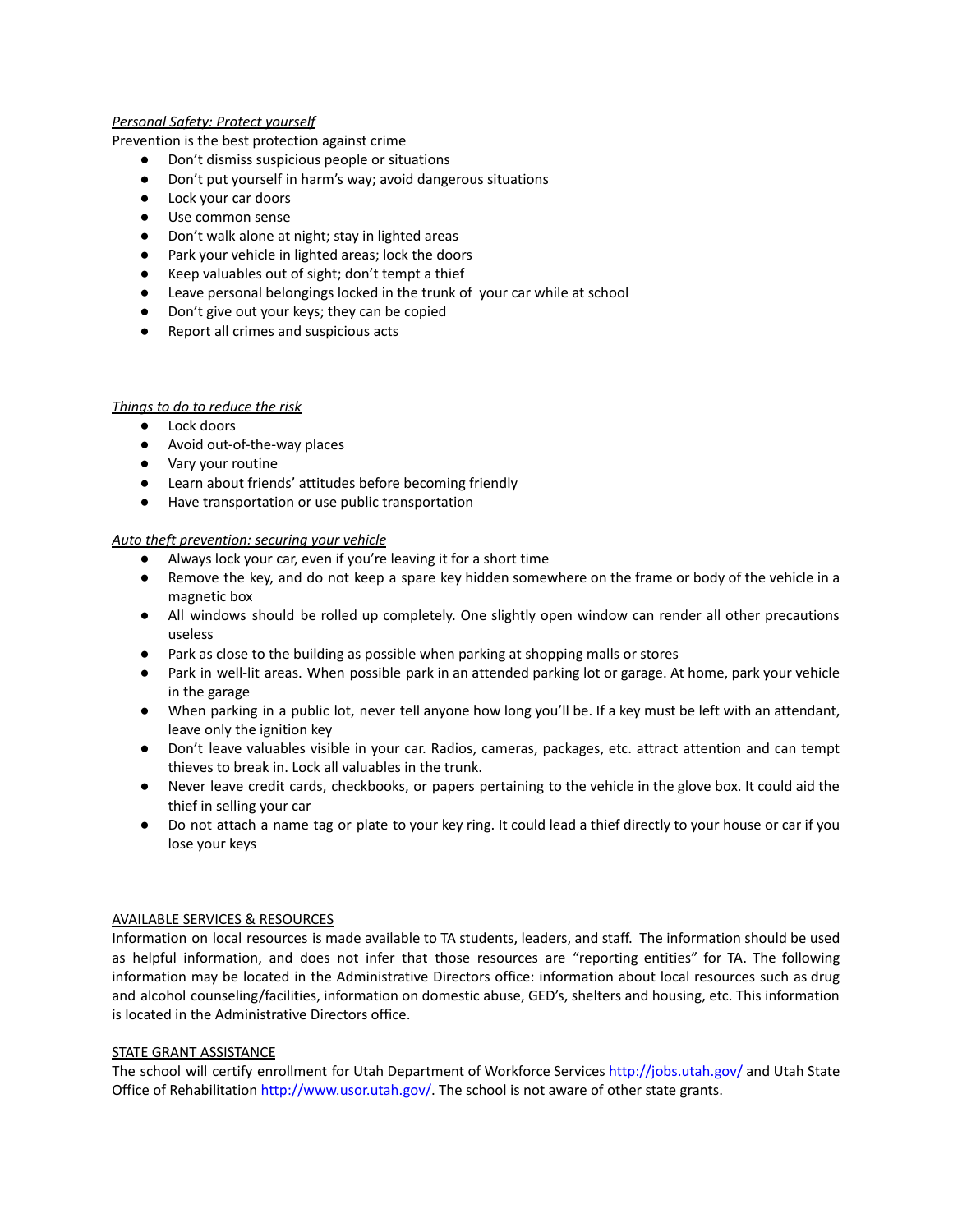### STUDENT FINANCIAL AID INFORMATION

The school participates in Title IV funding (Pell Grant and Stafford Loan) and will certify Veterans, State, and private funding sources. A Free Application for Federal Student Aid (FAFSA) is required to determine eligibility of Title IV funds. Apply online at [www.student](http://www.student)loans.gov. TAA will provide a paper copy upon request. Eligibility is determined with the following criteria:

Pell Grant and Subsidized Stafford Loan Calculation: COA (Cost of Attendance) - EFC (Expected Family Contribution) = Need Eligibility

Unsubsidized Stafford Loan Calculation:

COA - EFA (Expected Financial Assistance/all other aid) = Non-Need Eligibility

COA = includes the following items: tuition and fees, room and board, transportation, and misc./personal.

All students who borrow Subsidized or unsubsidized Loan must complete online Direct Loan Entrance Counseling before any funds will be originated and disbursed. Exit Counseling must be completed online by all students who are graduating or withdrawing from the school. If a student is unavailable to complete at the school, a packet will be mailed to the student for completion.

Direct Parent Plus Loans are also available to all schools participating in the Direct Loan Program. For more information on Plus loans please visit <https://studentaid.ed.gov/sa/types/loans/plus#how-much>.

#### PREFERRED LENDER LIST/ARRANGEMENTS, AND PRIVATE EDUCATION LOAN DISCLOSURES

Private educational/institutional loans are not offered by the school nor does the school have preferred lender arrangements.

#### SELF-CERTIFICATION FORM

All students who seek a private educational loan must complete a self-certification form as required under the Truth in Lending Act.

#### PENALTIES FOR COPYRIGHT INFRINGEMENT

Copyright infringement is the act of exercising, without permission or legal authority, one or more of the exclusive rights granted to the copyrighted work, so in the file-sharing context, downloading or uploading substantial parts of a copyrighted work without authority constitutes an infringement.

Penalties for copyright infringement include civil and criminal penalties. In general, anyone found liable for civil copyright infringement may be ordered to pay either actual damages or "statutory" damages affixed at not less than \$750 and not more than \$30,000 per work infringed. For "willful" infringement, a court may award up to \$150,000 per work infringed. A court can, in its discretion, also access costs and attorney's fees. For details, see Title 17, United States Code, Sections, 504,505.

Willful copyright infringement can also result in criminal penalties, including imprisonment of up to five years and fines of up to \$250,000 per offense. For more information, please see the website of the U.S. Copyright Office at www.copyright.gov.

#### NATIONAL STUDENT LOAN DATA SYSTEM (NSLDS)

All Direct Stafford Loans will be submitted to the NSLDS, and will be accessible by guaranty agencies, lenders, and schools determined to be authorized users of the data system. The borrowers loan history can be reviewed at www.nslds.ed.gov or by calling 1-800-4-FED-AID

### CODE OF CONDUCT FOR EDUCATIONAL LOANS

The Higher Education Opportunity Act (HEOA) requires that all educational institutions develop and follow in accordance with a code of conduct that prohibits conflicts of interest for financial aid personnel. Any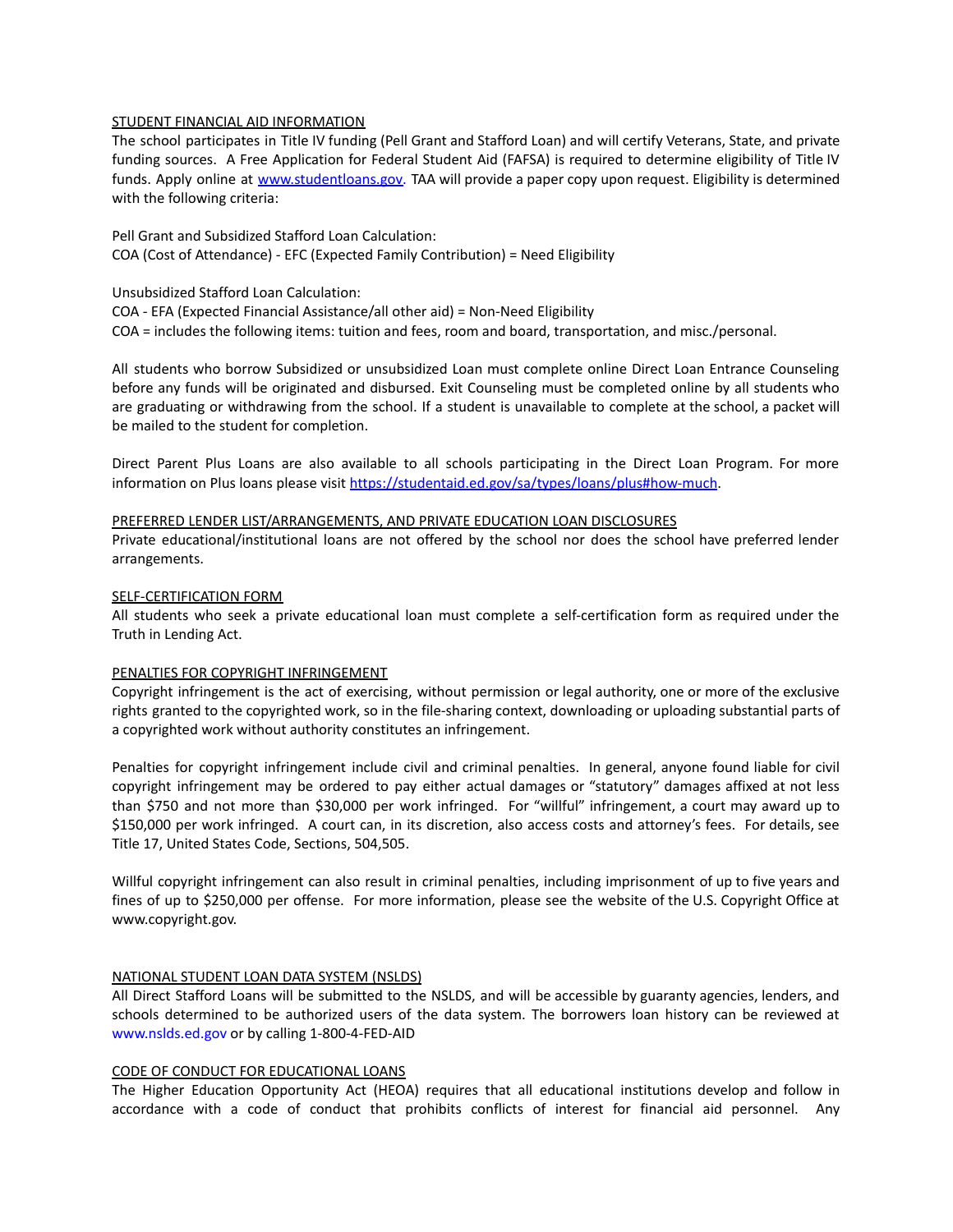representative, officer employee, or agent of the school who is in any way responsible for student educational loans must comply with this code of conduct.

The following provisions are meant to improve overall operations of the school's financial aid office. Neither TAA, as an institution nor any individual officer, employee or agent shall enter into any revenue-sharing arrangements with a lender. Such an arrangement is defined as one between TAA and a lender under which the lender provides or issues loans to students attending TAA (or to the families/friends of such students), and TAA recommends the lender or the loan products of the lender. In exchange, the lender pays a fee or provides other material benefits, including revenue or profit sharing, to TAA or its agents.

An officer, agent, or employee of TAA who is employed in the financial aid office or who has responsibilities with respect to educational loans, shall not accept from any lender or affiliate of arrangement or other contract to provide services to a lender relating to educational loans. No Officer, agent, or employee of TAA (or any of their family members or friends) who is employed in the financial aid office or who otherwise has responsibilities with respect to educational loans, shall solicit or accept any gift from a lender, guarantor, or servicer of educational loans. Nor can the friends of an officer, agent, or employee of TAA accept any such gifts. A "gift" refers to any gratuity, favor, discount, entertainment, hospitality, loan or other item having a monetary value.

TAA shall not: a) for any first-time borrower, assign, through award packaging or other methods, the borrower's loan to a particular lender; or b) refuse to certify, or delay certification of, any loan based on the borrower's selection of a particular lender or guaranty agency.

TAA shall not request or accept from any lender any offer or funds or be used for private education loans, including funds for an opportunity pool loan, to students in exchange for the institution providing concessions or promises regarding providing the lender with: a) a specified number of private education loans (non-Title IV loans) or loans made, insured, or guaranteed under Title IV; b) a specified loan volume of such loans; or c) a preferred lender arrangement for such loans. TAA shall not request or accept any assistance with call center staffing or financial aid office staffing from any lender.

Any employee employed in the admissions or financial aid office, or who otherwise has responsibilities with respect to education loans or other student financial aid, and who serves on an advisory board, commission, or group established by a lender, guarantor, or group of lenders or guarantors, shall be prohibited from receiving anything of value from the lender, guarantor, or group of lenders or guarantors, except that the employee may be reimbursed for reasonable expenses incurred in serving on such advisory board, commission, or group.

#### Safeguards Rule/Security Plan

We take the security of our students' personal information very seriously. All files are kept in locked offices with limited individuals having access to these offices which is limited to our Administration Staff. All Taylor Andrews software that is used to store student information is all password protected with individual passwords. Student information is in our secure software system (FAME) and is run on a secure server that is monitored daily. All personal information that will no longer need to be kept is run through a shredder and properly disposed of.

#### TAA Networks & Information Security

Taylor Andrews Academy (TAA) is committed to protecting the non-public student, parent, customer and employee information. The purpose of this policy is to describe TAA policies and procedures for complying with the specific requirements set forth in the federal Gramm-Leach-Bliley Act (GLB Act). This policy describes how TAA protects information specifically covered under the GLB Act.

TAA has two networks; a staff and a student network, which work separate and independent from one another. Data and devices on the staff network cannot be seen nor accessed from the student network. Students and staff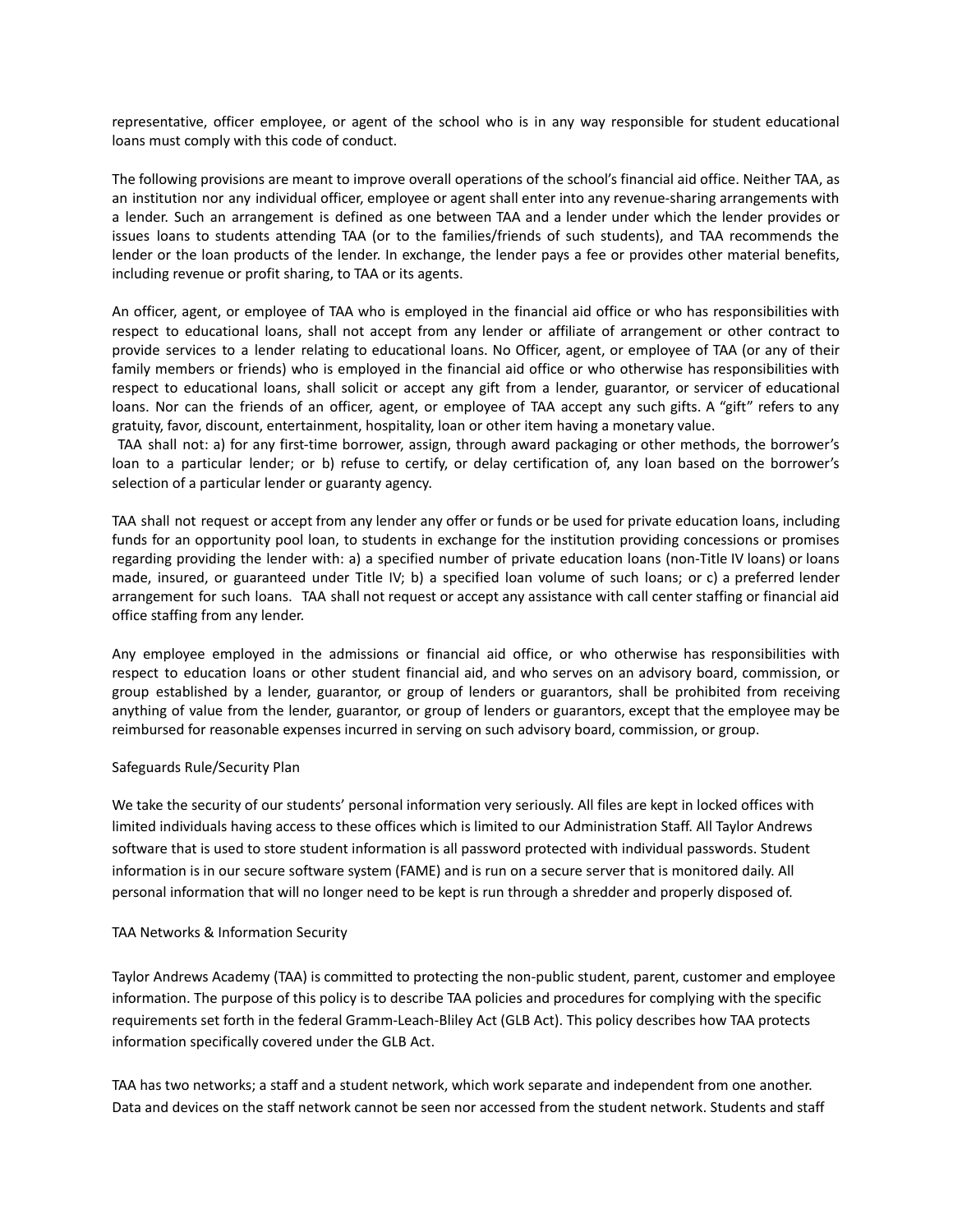will be provided with a password which will grant them access to the appropriate network. All persons are to utilize the TAA network solely for the purpose of educational development or employment purposes, respectively.

TAA provides stationary and mobile "workstations" for staff; including desktop computers, laptops and tablets. Staff will be provided with a username and password allowing them to log on to any workstation to access the TAA staff server. Staff will safeguard all usernames and passwords, as these are person-specific. In addition to password protected computers and networks, software programs will be password protected. Staff will be granted access to various software, as required by their job duties and as necessary by the security level applicable.

All workstations, networks and the TAA server have active anti-virus & surge protection mechanisms implemented. A secure electronic backup of both TAA networks is created every Sunday. Backup copies are stored for a minimum of 2 weeks. The TAA server, networking equipment and network backup are stored in a locked room.

Electronic transmission of information is performed on a secure basis such as fax, DocuSign, or company specific portals for file sharing. Students (and parents) are advised against transmitting PII through email. When this occurs, though, staff immediately offers guidance to the sender, asks them to delete the document from their sent folder, and purge from their trash. The staff also completes these steps to remove the PII from the email system as quickly as possible.

Hard copy files and paper records are held in secure filing cabinets, and behind a locked office door when not in use. Staff will take every precaution to protect printed data from unauthorized persons (such as covering data or closing a file). Staff will keep office doors locked when unattended. Any hard copies of protected information are disposed of with shredders.

Upon the failure of any system, network, server or equipment, TAA will immediately consult the IT professional to investigate for any evidence of hacking. Should any discoveries be made, TAA will utilize this information to help aid in revising appropriate policies and/or procedures to increase security moving forward.

At a minimum, TAA administration will annually perform necessary maintenance on the TAA networks. Maintenance may include such improvements as upgrading software, evaluating the security of the networks, deleting outdated users, updating user security levels, testing for continued proper function of devices/services, ensuring continued communication between devices, proper function of backups and data storage, disposal of data, and identifying/implementing improvement as needed. In addition to annual reviews, TAA administration will carefully monitor any potential and/or actual breaches, attacks, vulnerabilities or other system failures.

TAA takes seriously the protection of confidentiality, security and integrity of all Personally Identifiable Information (PII) of salon client, employee, student and parent information. The Recruiting Director will design, implement and maintain ongoing procedures and training for data security. The Recruiting Director will collaborate with the TAA Information Technology professional, administration and staff to closely monitor any potential threats. Should the Recruiting Director become unavailable (either temporarily or permanently), the Corporate Director will take over responsibilities for data security until a new Recruiting Director can be appointed.

All TAA staff will be educated a minimum of annually on the importance of data protection. In addition to this policy, training may include best practices, reminders and additional guidance such as: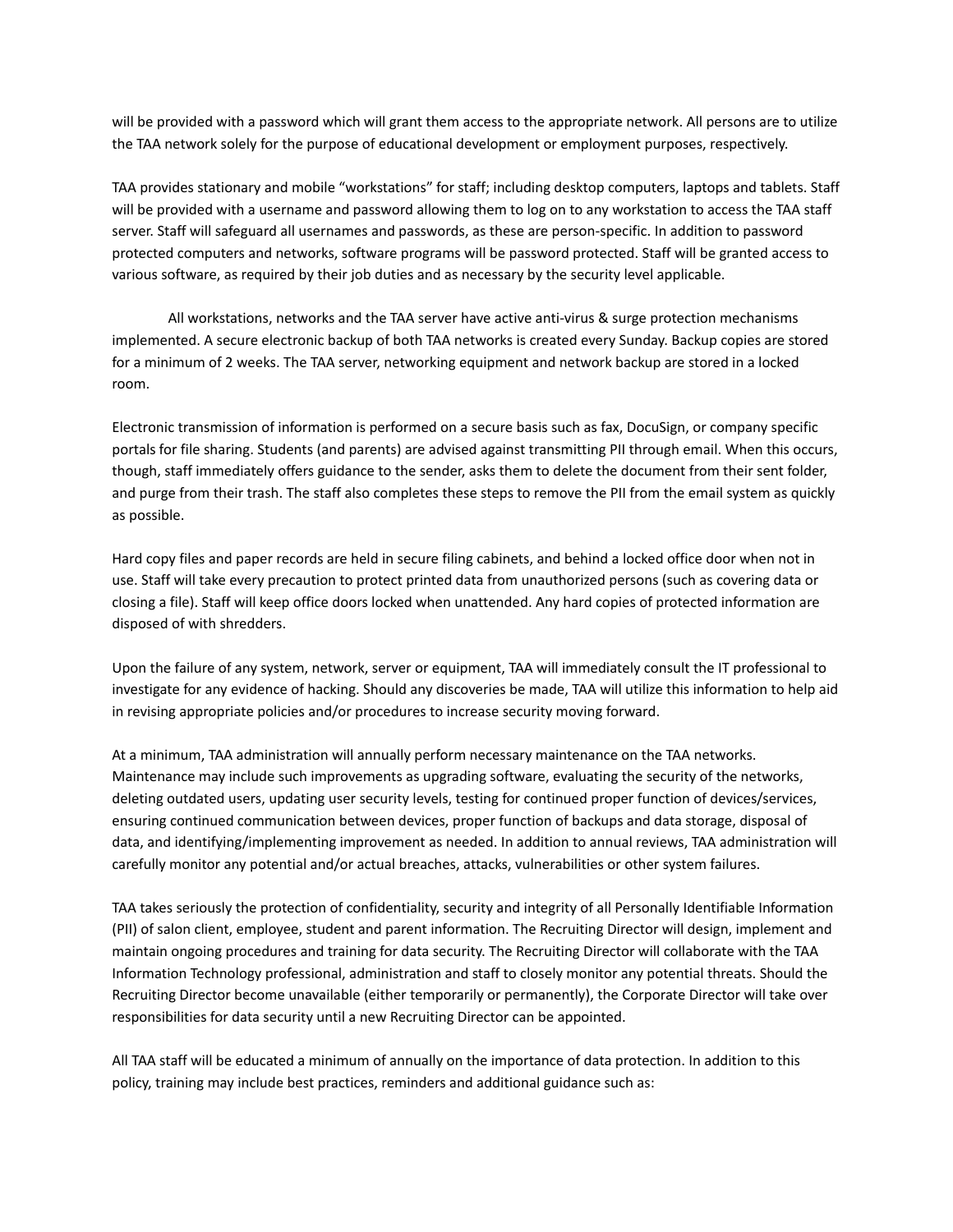- Detecting potential cyber security risks
- Recognizing & deflecting phishing attempts
- Identifying unauthorized disclosures of information
- Minimizing potential exposure of information (lock doors & monitors)
- File or put away paper based information
- Keep passwords & usernames secure
- Collect ONLY required information
- Dispose of sensitive information securely
- Report suspicious activity or incidents immediately

Suspicious activity or incidents should be immediately reported to management. TAA will collect the appropriate information to determine what steps are needed next. After reviewing all information, the Admissions Advisor will work to increase protections where vulnerabilities were exposed.

If the Recruiting Director believes that any TAA staff or student has fallen victim to a cyber/phishing attack, the incident should be reported to [cpssaig@ed.gov](mailto:cpssaig@ed.gov) and [FSASchoolCyberSafety@ed.gov](mailto:FSASchoolCyberSafety@ed.gov). If possible, include all the following:

- Name of the institution
- Date the incident occurred
- Date the incident was discovered
- Copy of the phishing email
- Extent of the impact (number of students)
- Institution point of contact
- Remediation status (what has been done since discovery). Potential remediation steps may include:
	- o Block IP addresses observed in institution logs related to the attack.
	- o Disable campus credentials or passwords for potentially affected students and require password resets.
	- o Perform additional analysis on server & application logs from recent weeks.
	- o Notify all students, warning them of active phishing attempts and encourage them to be vigilant and careful about using links and entering personally identifiable information into websites.

#### COVID-19 Information Policy

The World Health Organization has declared COVID-19, a novel coronavirus, to be a worldwide pandemic. The President of the United States of America has also declared a national emergency concerning the COVID-19 outbreak, and many local governments are in a state of emergency as well. Further, many federal and state health agencies have issued recommendations designed to limit the spread of COVID-19, including social distancing, good hygiene practices, good healthcare practices, and other preventative measures.

COVID-19 may cause a variety of symptoms, such as cough, shortness of breath, difficulty breathing, fever, chills, shaking, muscle pain, headache, sore throat, loss of taste or smell, trouble breathing, persistent pain, pressure in the chest, bluish lips or face, and death. Exposure to COVID-19 may also result in a positive COVID-19 diagnosis,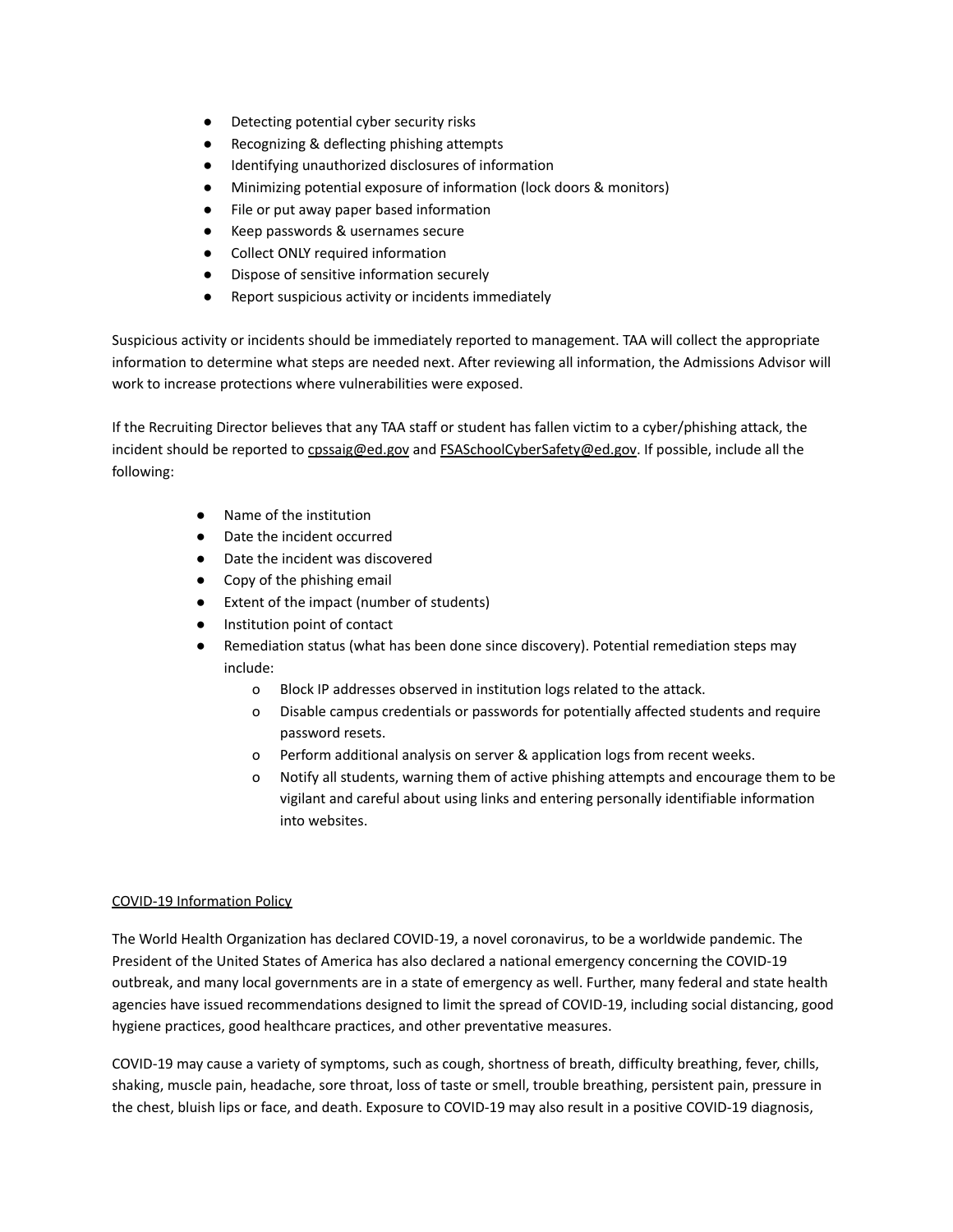isolation, quarantine, hospitalization, medical testing, intensive care treatment, and other potential complications and procedures.

COVID-19 has a long incubation period, and carriers of this disease are highly contagious, may not show any signs of infection, and may even produce a negative test result. It is believed that COVID-19 is mainly spread from person to person, especially when an infected person coughs or sneezes. However, COVID-19 is not fully understood, and later research may reveal new symptoms and effects on the human body. Additionally, current preventative measures may later prove inadequate or improper.

Taylor Andrews Academy of Hair Design ("Taylor Andrews") is committed to the health and safety of its students. To this end, it has adopted new policies and procedures in response to the COVID-19 pandemic. One of the new policies is that you, the students at Taylor Andrews, will have the option to defer your education if possible. For those who wish to pursue their education at this time, Taylor Andrews has adopted other policies and procedures designed to limit the spread of COVID-19 and preserve the health of its students and staff.

If you decide to attend Taylor Andrews now, you should understand your education is not medically urgent or necessary. Your education will also require physical contact with instruments, equipment, and clients at Taylor Andrews, as well as minor physical contact with Taylor Andrews' staff. Furthermore, while Taylor Andrews has undertaken measures to limit the spread of COVID-19, pursuing your education during this pandemic carries a risk of exposure or infection. There is also an inherent risk of becoming exposed to or infected with COVID-19 when you enter enclosed buildings, such as Taylor Andrews. Additionally, if you are infected with COVID-19, the pursuit of your education may cause complications to your condition, including death.

You may not pursue your education with Taylor Andrews if you have been diagnosed with COVID-19 or if you exhibit any of the symptoms of COVID-19. If any of the foregoing applies to you, you must immediately contact the administration at Taylor Andrews, who will work with you to make suitable arrangements.

Furthermore, while attending Taylor Andrews, and whenever you enter a Taylor Andrews facility, you must comply with (1) all federal and local laws regarding COVID-19, (2) all federal and local recommendations concerning the provision of personal services during the COVID-19 epidemic, and (3) all Taylor Andrews policies and procedures.

By choosing to pursue your education at Taylor Andrews during the COVID-19 pandemic, you acknowledge and assume all risks, both known and unknown, related thereto. You also consent to all acts and restrictions reasonably necessary for the administration of your education during the COVID-19 pandemic. If, at any time, you have questions or concerns about any of the information presented in this document, or the pursuit or administration of your education during the COVID-19 pandemic, you must immediately contact the administration at Taylor Andrews.

## Cares Act

## May 19th, 2020

Taylor Andrews Academy (OPE ID: 04173200) received education stabilization funds under Section 18004(a)(1) of the Coronavirus Aid, Relief, and Economic Security Act ("CARES Act"), Public Law No: 116-136. This Fund Report applies to the student portion received under the Higher Education Emergency Relief Fund that is designated exclusively for emergency financial aid grants to students.

The institution appreciates that Congress and the President have made these critical funds available for eligible students who have expenses related to the disruption of campus operations due to the coronavirus pandemic. We take receipt of these federal funds seriously and are distributing them in accordance with the CARES Act and implementing guidance.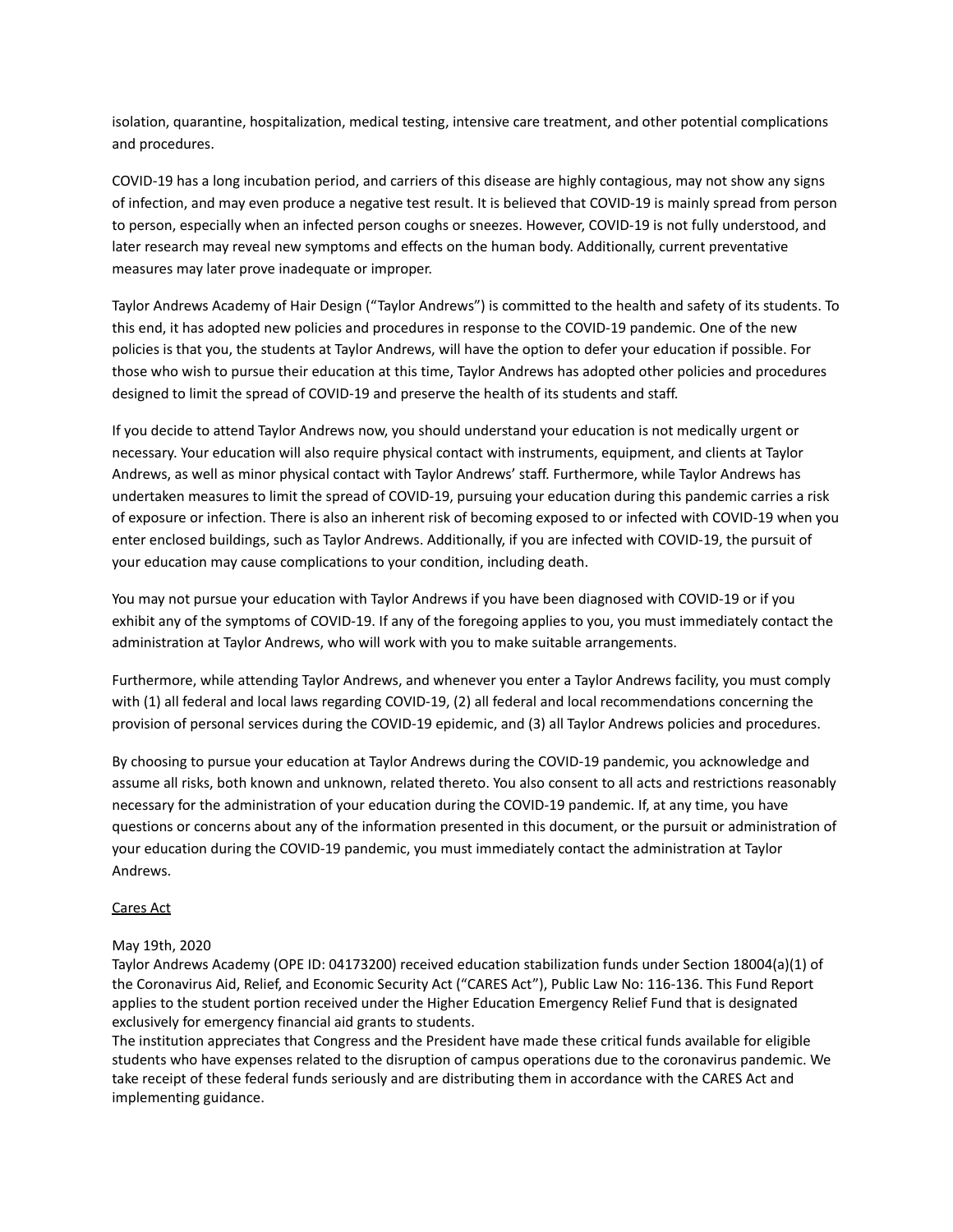The institution is making the below information available for transparency purposes and in compliance with the U.S. Department of Education's Electronic Announcement. For questions or concerns regarding this Fund Report, please contact Sabrina Deimler, Corporate Director, at [sabrina@taylorandrew.com.](mailto:sabrina@taylorandrew.com)

- 1. The institution signed and returned to the Department the Certification and Agreement [or Emergency Financial Aid Grants to Students on May 20th, 2020. The institution has used or intends to use, no less than 50 percent of the funds received under Section 18004(a)(1) of the CARES Act to provide emergency financial aid grants to students.
- 2. The total amount of funds that the institution will receive or has received from the Department pursuant to the institution's Certification and Agreement for Emergency Financial Aid Grants to Students is \$383,197.00, with the portion of Emergency Financial Aid Grants available to Students being \$191,599.00.
- 3. The total amount of emergency financial aid grants distributed to students under Section 18004(a)(1) of the CARES Act as of the date of this Fund Report is \$191,598.36. On 10/14/2021 TAA returned the remaining \$0.64 back to HEERF.
- 4. The estimated total number of students at the institution eligible to participate in programs under Section 484 in Title IV of the Higher Education Act of 1965, and thus eligible to receive emergency financial aid grants under Section 18004(a)(1) of the CARES Act, as of the date of this Fund Report is 304
- 5. The total number of students who have received an emergency financial aid grant under Section 18004(a)(1) of the CARES Act as of the date of this Fund Report is 348
- 6. The method(s) used by the institution to determine which students receive Emergency Financial Aid Grants and how much they would receive under Section 18004(a)(1) of the CARES Act.
	- a. Policies on Determining Eligibility:
		- i. Eligibility for Title IV aid in accordance with Section 484 of the Higher Education Act (HEA) including but not limited to having a valid Federal Application for Student Aid (FAFSA) on file, the student being an eligible citizen or eligible non-citizen, having a valid social security number, federal aid history in good standing, valid proof of high school completion, satisfactory academic progress requirements are met in accordance with continuing eligibility for Title IV aid
		- ii. Students who are actively enrolled beginning May 19, 2020, when the school was awarded.
		- iii. 348 Grants will be available in the amount of \$550.57. These will be awarded to those who qualify on a first come first serve basis.
		- iv. Has completed 100 hours within their current program of study, or for those who have not completed 100 hours, waive the right to cancel their enrollment during the first 100 hours once grant disbursements have been approved or received
		- v. Students who are actively participating within their current program of study, or those who are currently on an approved Leave of Absence due to COVID-19 and would be able to return to active program participation upon Grant assistance approval
- 7. Policies on Determining Distribution:
	- i. Under USDE guidelines, students seeking to obtain an emergency financial aid grant will submit the Emergency Financial Aid Grants to Students form to the Financial Aid office.
	- ii. Only one form will be considered per student
	- iii. Only one grant awarded per student
	- iv. Review and processing of forms to be completed by the Financial Aid Director daily to verify student identity, contact information, eligibility for grant monies.
	- v. Any student awarded a grant will receive an award letter to review and sign indicating award amount and advisement that funds are to be used for eligible expenses related to cost of attendance and the disruption of campus operations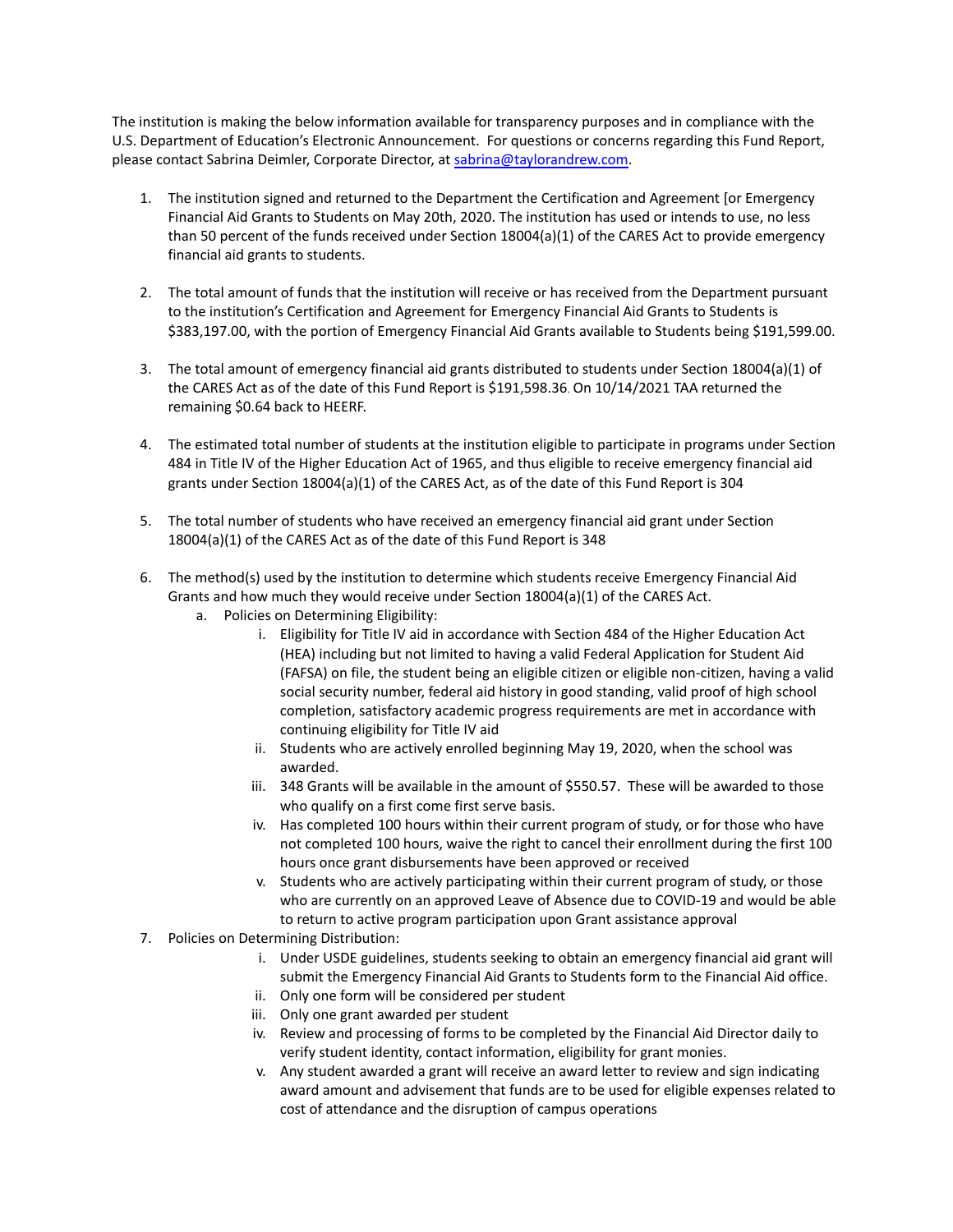- vi. Any student who has applied and is denied grant funds due to ineligibility will receive notification of their ineligible status
- 8. Any instructions, directions, or guidance provided by the institution to students concerning the Emergency Financial Aid Grants.
	- a. Eligible students will receive a message from the Institution Taylor Andrews App containing directions on how to apply for the Emergency Financial Aid Grants to Students under the Coronavirus AID, Relief, and Economic Security (CARES) Act. Please make sure Taylor Andrews Academy has your most recent information updated on file. For those students who wish to receive notice via paper copy, please reach out to our Financial Aid Director and request a mailed copy of the application.
	- b. Eligible students are those defined as:
		- i. Students who are actively enrolled beginning May 19, 2020
		- ii. Determined to be eligible for Title IV aid, even if a FAFSA has not been completed for the current award year
		- iii. Those who are currently attending class in their program of study or have suspended act of participation as a result of COVID-19 who would be able to return with that assistance
		- iv. Has completed 100 hours within their current program of study, or for those who have not completed 100 hours, waive the right to cancel their enrollment during the first 100 hours once grant disbursements have been approved or received

## **HEERF II**

(05/13/2021)

Taylor Andrews Academy is a recipient of the Higher Education Emergency Relief Fund II (HEERF)

On April 20th of 2021, we signed and returned the Certification and Agreement to the Department of Education. Of the funds provided under Section 314(a)(4) of the CRRSA Act, we have provided 100% directly to our students.

We are eligible for \$143,346 in Emergency Financial Aid Grants to Students, which we are distributing to all students who are eligible to participate according to the Department of Education guidelines.

We estimated 188 students were eligible for HEERF II Quarter 3 and 125 students were eligible for HEERF II Quarter 4. We estimated a total of 313 students between Quarter 3 and 4 were eligible for the Emergency Financial Aid Grants.

As of 01/09/2022, 127 students have received grants out of HEERF II Quarter 3, 16 students have received grants out of HEERF II Quarter 4, totaling \$65,280.93

TAA has reviewed each file on a case by case scenario to ensure all eligible students were offered the HEERF II grants.

Eligible students:

- Have completed the 2021 FAFSA
- Have completed the TAA-HEERF II Emergency Funds Application
- Have certified exceptional financial need which was due to COVID-19
- Are currently enrolled at TAA
- Are a US Citizen or National, Permanent Resident, or other Eligible Non-Citizen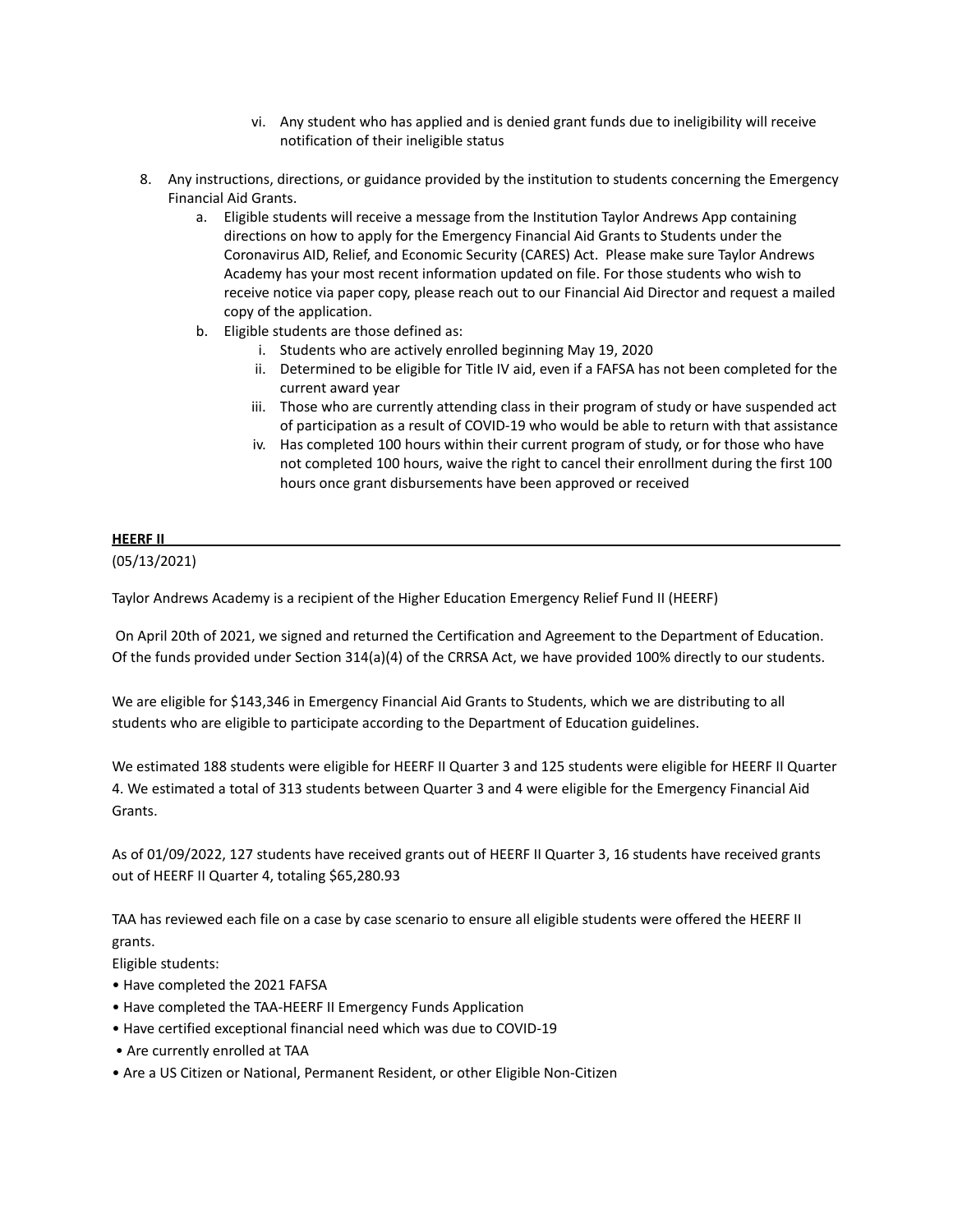We acknowledge that the previously collected and reported information available is unreliable in regards to calculating 'need' during the national pandemic, and may not accurately reflect a student's current ability to pay for school. In an effort to get these emergency funds to students as quickly as possible, we have streamlined the allocation process and reduced the red tape and delays typically associated with the award of federal grant funds. We will accept self-certification of financial hardship from students, and require minimal additional verification, in order to provide the emergency funds to them.

With all of that in mind, TAA divided the total student emergency funds evenly between all currently enrolled, eligible students.

Prior to receiving any funds, students acknowledged and agreed that the emergency grant funds are to be used for approved expenses (such as tuition/fees, food, housing, transportation, course materials, technology, health care, and child care) for the purpose of continuing their education. Students were given the options to receive the funds directly, or credit their student ledger.

#### ACADEMIC PROGRAM INFORMATION

The U.S. Department of Education is required to post additional consumer information for Agencies and government bodies that approve the institution:

NACCAS or National Accrediting Commission of Career Arts & Sciences 4401 Ford Avenue, Suite 1300 Alexandria, VA 22302 1-703-600-7600

Utah Division of Occupational & Professional Licensing 1st Floor Lobby 160 East 300 South Salt Lake City, Utah 84111 1-801-530-6628

COLLEGE NAVIGATOR Navigator website located at www.nces.ed.gov/collegenavigator.

FACULTY AND INSTRUCTIONAL PERSONNEL All licenses are displayed in the Instructors office.

TAYLOR ANDREWS OBSERVES CONSTITUTION AND CITIZENSHIP DAY (THE 1787 SIGNING OF THE CONSTITUTION) EACH SEPTEMBER 17 $^{\text{H}}$  OR IF THE 17 $^{\text{H}}$  IS ON A DAY WHEN THE SCHOOL IS NOT OPEN, IT IS OBSERVED ON THE NEXT OPEN DAY.

OUR MAIN CAMPUS AND CORPORATE OFFICE IS LOCATED AT: 9052 S 1510 W West Jordan, UT 84088

Our phone number is 801-748-2288

Larry Curtis-President